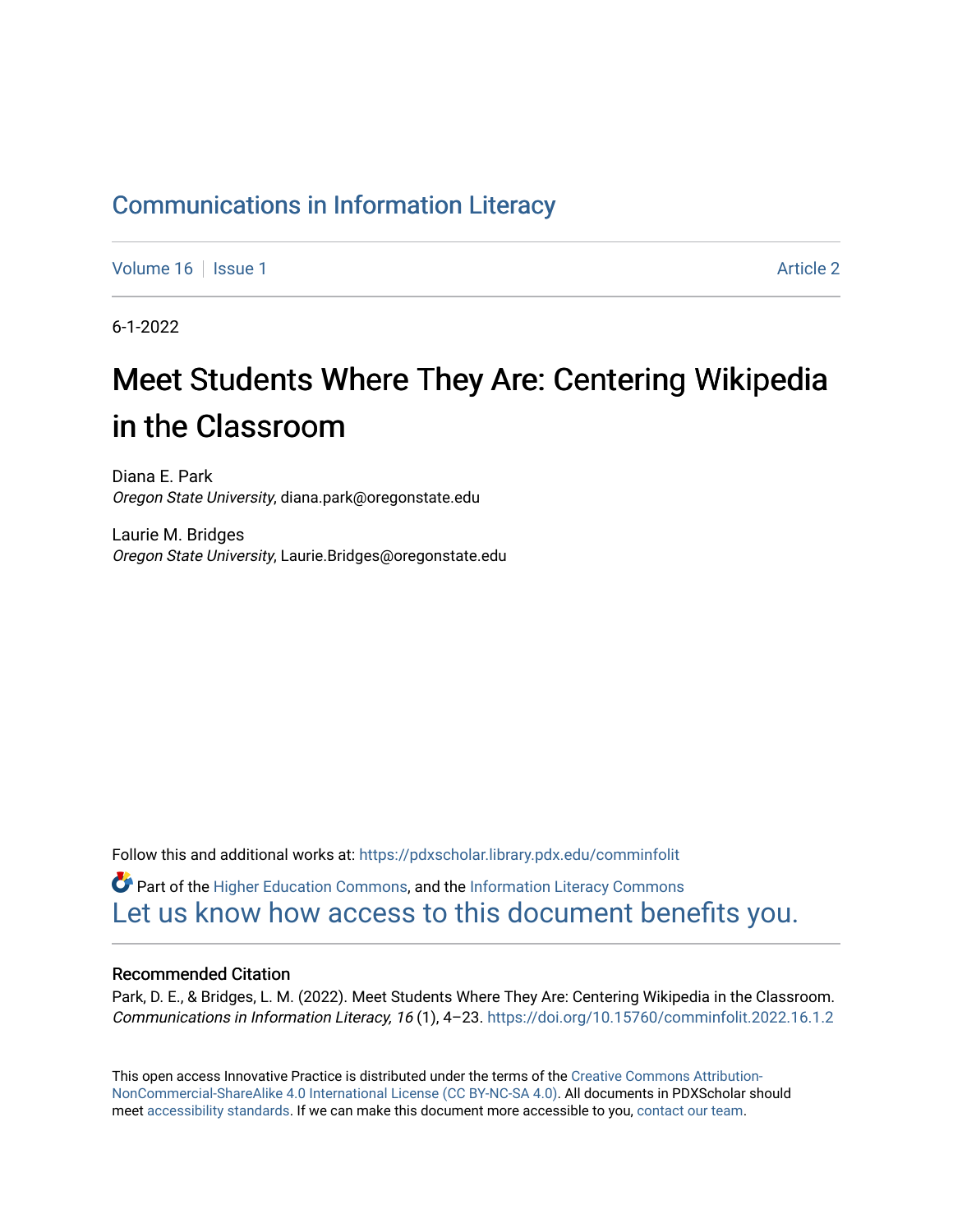## **Meet Students Where They Are: Centering Wikipedia in the Classroom**

Diana E. Park, Oregon State University Laurie M. Bridges,Oregon State University

### Abstract

There is a common classroom refrain, "Don't use *Wikipedia*; it's unreliable." Unfortunately, this simple dismissal of the world's largest repository of information fails to engage students in a critical conversation about how knowledge within *Wikipedia* is constructed and shared. *Wikipedia* is available in almost 300 languages, it is the top result in most Google searches, and it provides free, well-sourced, information to millions of people every day. However, despite these positives, there is uneven geographic, historical, and cultural representation; there are well-known information gaps related to women, gender, and sexual identity; and the majority of *Wikipedia* editors are white, Western, men. Engaging students in complex conversations about this information source is one way to improve students' information literacy skills. In 2019 we decided to meet students where they are by developing a twocredit course, *Wikipedia and Information Equity*, at Oregon State University that centers and critically examines *Wikipedia* as an information source and as a community of editors cocreating public knowledge. This article shares our experience teaching this two-credit course three times, with the ultimate goal of providing a template and starting point from which other instructors can develop similar courses and curricula about information equity through the lens of *Wikipedia*.

*Keywords*: *Wikipedia*, information equity, information literacy instruction, open pedagogy

## **Innovative Practices edited by Andrea Baer, Carolyn Gamtso, and Merinda McLure**

Park, D. E., & Bridges, L. M. (2022). Meet students where they are: Centering *Wikipedia* in the classroom. *Communications in Information Literacy, 16*(1), 4–23.

Copyright for articles published in *Communications in Information Literacy* is retained by the author(s). Author(s) also extend to *Communications in Information Literac*y the right to redistribute this article via other scholarly resources and bibliographic databases. This extension allows the authors' copyrighted content to be included in some databases that are distributed and maintained by for-profit companies. All other rights of redistribution are licensed by *Communications in Information Literacy* under Creative Commons Attribution-NonCommercial-ShareAlike 4.0 International (CC BY-NC-SA 4.0).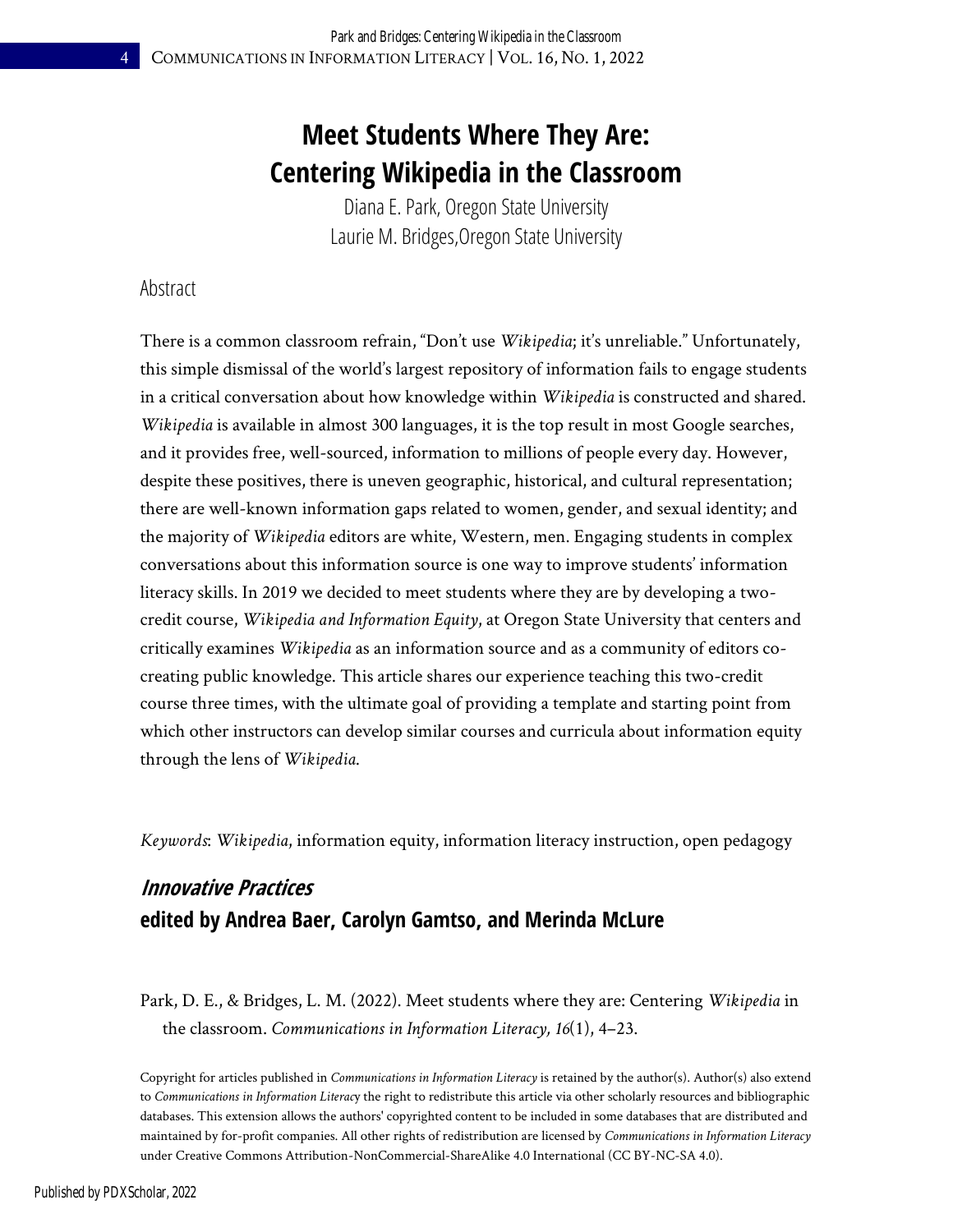## **Meet Students Where They Are: Centering Wikipedia in the Classroom**

*I remember that in almost every class in elementary, middle, and some of high school, I was told that, "*Wikipedia *is not a reliable source," and I treated it as such. —* Student

*I always heard it was not to be trusted and that it was a bad source. But I use* Wikipedia *almost daily now…. I never outright cite a wiki page, but I use it as a sort of starting point. —* Student

*Even though people make* Wikipedia *into a joke or advise that we don't use the site as a credible source, it's almost always the first link to click on when searching something on the Internet. For me, this makes me want to click on it because it's right there. — Student* 

The popularity of *Wikipedia* is well-known, yet in the United States teachers, instructors and professors rarely have in-depth discussions about this information source with their students. Instead, they dismiss it as unreliable or not credible. Experiences like this are reflected in a recent US, multi-year, qualitative study of 175 students across six educational stages (elementary school, middle school, high school, community college, undergraduate, graduate), which found students, at the lower grade levels, had good/bad binary opinions about *Wikipedia* (Valenza, 2019). As students progressed into middle school and high school, *Wikipedia* played a "pervasive role in student's workflow, but that role is often covert" (Valenza, 2019, So what? section). Negative messaging about *Wikipedia* from teachers and instructors at the K-12 level pushes student use of *Wikipedia* underground; as a result, students arrive at the university with little to no understanding of how *Wikipedia* works.

In 2019, knowing that students use *Wikipedia*, we, two librarians, developed an Honors College course at Oregon State University that centers and critically examines *Wikipedia* as both an information source and as a community of editors co-creating public knowledge. Although librarians have collaborated with discipline-specific faculty in the undergraduate classroom, we are unaware of any credit-bearing courses centering *Wikipedia* that have been solely developed and delivered by librarians. This article shares our experience teaching this

[ INNOVATIVE PRACTICES ]

*Park & Bridges Centering Wikipedia in the Classroom*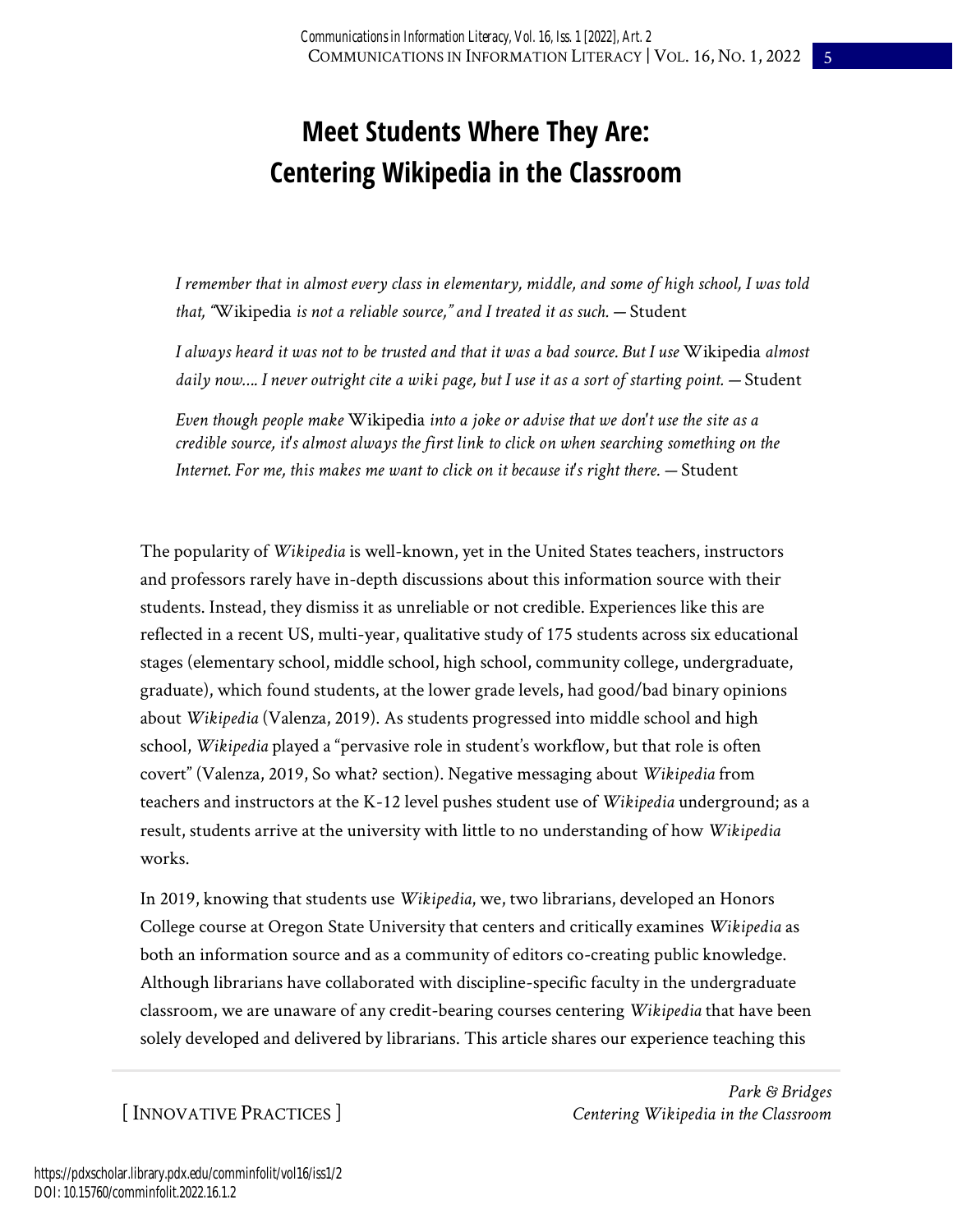two-credit course three times, with the ultimate goal of providing a template and starting point from which other instructors can develop similar courses and curricula about information equity through the lens of *Wikipedia*.

### **Background**

In our course, each student selects and creates a *Wikipedia* article, in order to engage with the *Wikipedia* community and share in the production of knowledge, which turns *Wikipedia* into a powerful teaching tool. A review of the literature, outside of librarianship, shows that many faculty, across various disciplines, have found success in teaching with *Wikipedia*. For example, Vetter (2013, 2018) and Vetter, McDowell, and Stewart (2019), argued that *Wikipedia*-based writing assignments are a type of service-learning or community-engaged pedagogy that increases motivation and a sense of civic engagement. Sweeney (2012) wrote that turning students from *Wikipedia* consumers to producers changes their relationship with *Wikipedia* and increases their information literacy skills. Ramirez and Marquez (2021) used *Wikipedia* to decolonize their classroom by having students claim authority, develop ownership of knowledge, forge identities as public scholars, and develop civic responsibility. And Lockett (2020) claimed, "if educators are committed to social justice, they will encourage students to edit *Wikipedia* as practical method for learning how to be leaders that advocate for equitable knowledge production in the twenty-first century." (The Liberatory Potential of *Wikipedia* Editing section).

Many university and college instructors and professors have incorporated a *Wikipedia* editing assignment into their courses. In the US and Canada, Wiki Education (WikiEdu.org) began facilitating *Wikipedia* assignments in higher education through the *Wikipedia* Student Program (WSP). The WSP provides a specialized curriculum that guides students in editing *Wikipedia* via online modules. Instructors and students track progress through an online dashboard as modules are completed and *Wikipedia* contributions—in the instructor's area of subject expertise—are added. In this way, Wiki Education has facilitated the contributions of 91,000 students via the WSP since 2010 (*Wiki Education Dashboard*, 2021). Although most instructors using the WikiEdu dashboard are disciplinary faculty, some, like us, are librarians. Librarians can, and have, taken a collaborative, supportive, and/or lead role in using *Wikipedia* as a pedagogical teaching tool in the undergraduate classroom.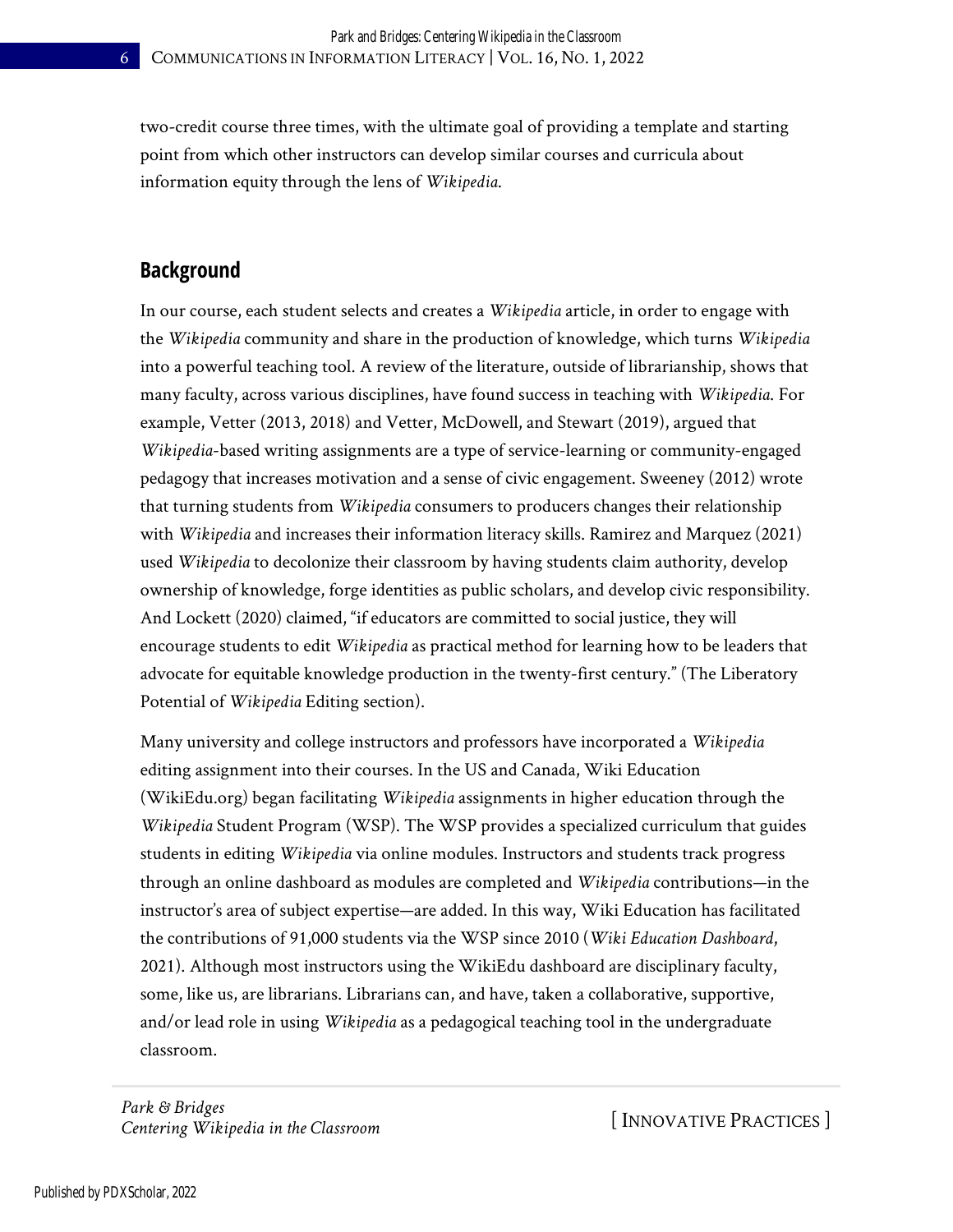There have been several recent articles and book chapters published about collaborations between librarians and disciplinary faculty. For example, at McGill University, two subject librarians collaborated with a professor in the field of educational and counseling psychology to create and manage a *Wikipedia* assignment (Kingsland & Isuster, 2020). A librarian and media studies professor at Temple University worked together to develop and manage *Wikipedia* assignments in courses like *LGBTQ Media Representation* and *Technology and Culture* (De Voe & Shaw, 2021). Lott and Sullivan (2021), an anthropology professor and a librarian at Southern Methodist University, created a *Wikipedia* assignment for an upper-level anthropology course, *Gender, Sex, and Sexuality: A Global Perspective*. At American University of Central Asia, two librarians, a sociology professor, and political science professor worked together in two courses, *Introduction to Gender Studies* and *State and Society* (Bekbalaeva et al., 2021). Finally, an information science professor, a librarian, and a Wikimedian, collaborated to deliver the course *DigiComp: Core Competencies for Digital Citizenship* at University College Dublin (Fulton et al., 2021).

## **The Course: Wikipedia and Information Equity**

The course has been offered annually since 2019 through the University Honors College (UHC) as a colloquium. Each year we must reapply to teach our two-credit course because each year the Honors College "creates an entirely new curriculum...featuring some of OSU's most inspiring teachers and serving many of OSU's most talented and motivated undergraduates" (Oregon State University Honors College, n.d.). UHC students come from all majors at the university, and they must take 12 colloquium credits before they graduate.

Not only do we center *Wikipedia* in this course, but we also use the concept of information equity to frame the classroom readings and discussion. In the field of education, equity often refers to the concept of fairness (Great Schools Partnership, 2016). According to Article 19 of the Universal Declaration of Human Rights, all people have the right to "seek, receive and impart information and ideas" (United Nations, 1948). However, despite this fundamental human right, inequities in information creation and access persist because of numerous factors including English language hegemony, expensive paywalls, slow or no Internet access, censorship, and continued colonization (Bridges & McElroy, 2015). In our course, we explore these information inequities within *Wikipedia*. For example, we highlight language disparities between English *Wikipedia* and smaller language Wikipedias, such as Igbo

[ INNOVATIVE PRACTICES ]

*Park & Bridges Centering Wikipedia in the Classroom*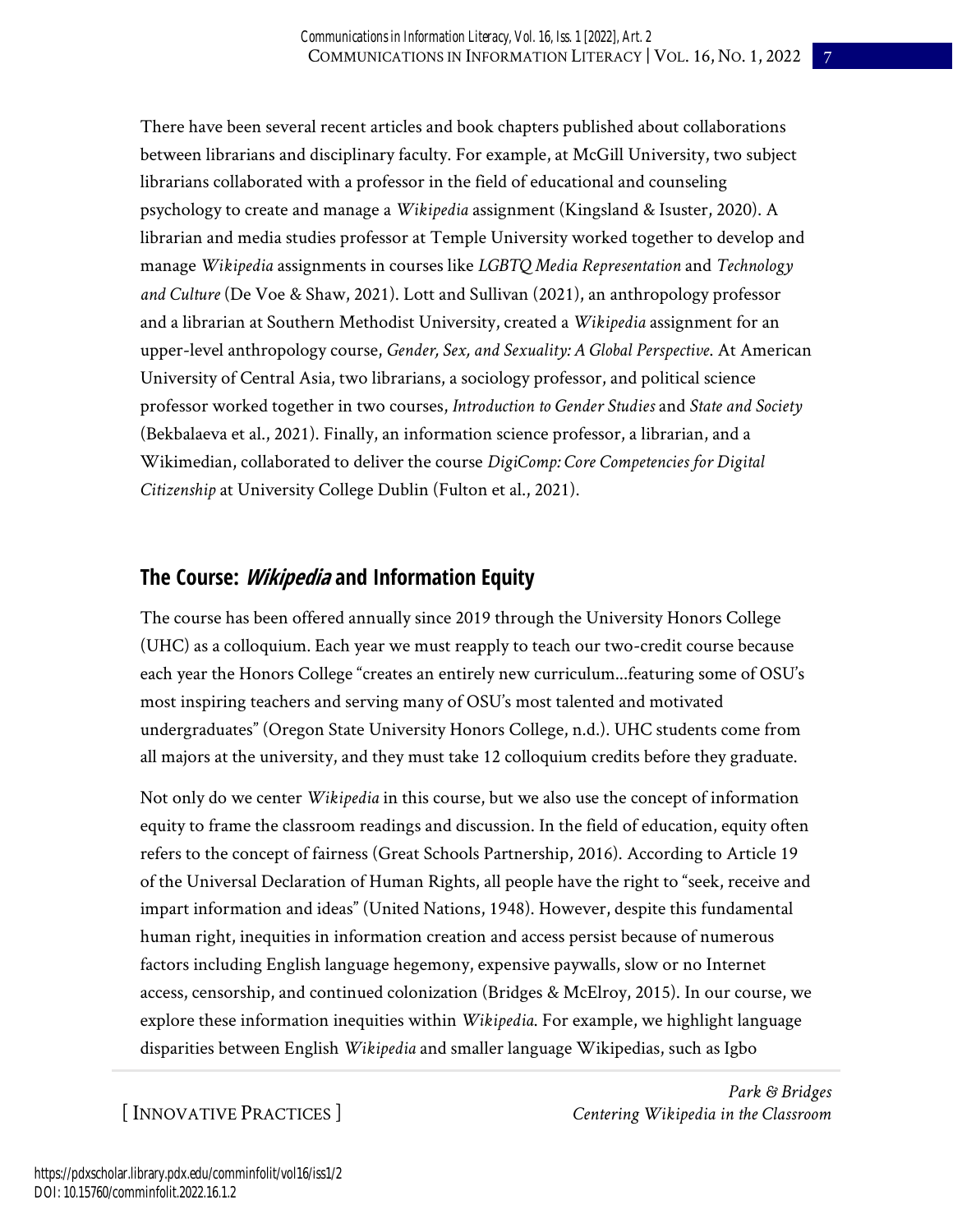*Wikipedia* or Catalan *Wikipedia*; we discuss the gender imbalance in editor-counts and in the number of biographical articles about women; and we explore how censorship of *Wikipedia* by governments and individual actors is used to silence dissent and diversity of opinion.

Each year students have been graded on participation and three assignments: (1) a short final reflective essay, (2) creating or substantially expanding a *Wikipedia* article of their choosing, and (3) final presentation. The learning outcomes appear in the course syllabus and are discussed on the first day of class. They are:

- Formulate ideas about the role of *Wikipedia* in society.
- Develop writing skills to communicate academic research to a public audience effectively.
- Develop criteria for evaluating *Wikipedia* articles and other online information.
- Recognize the importance of open access information.

By using *Wikipedia* as the lens to view information equity, students come to understand the value of a freely available and vetted information source, especially in an accessible language. Not only do they see the value of *Wikipedia*, but they are also able to recognize the impact they have on the public as *Wikipedia* editors.

The first time we taught the course, in 2019, it was in-person, but subsequent courses, in 2020 and 2021, were delivered online via Zoom due to the COVID-19 pandemic. Our university is on the quarter system, so each course was eleven weeks in length. Every iteration of the course was different in terms of the number of class meetings and synchronous versus asynchronous sessions. In 2019 the course met twice a week in person. In 2020, with the last-minute shift to online instruction, we decided only to hold synchronous sessions for the first and last classes, and the rest of the weeks were asynchronous. In 2021, based on feedback from the previous class, we decided to hold synchronous classes, with the first half of each class dedicated toward the topic for the week and the second half as an optional "lab" time for students to ask questions about their WikiEdu modules or *Wikipedia* article assignment.

During the 2020 course, we piloted an annotation tool, Hypothesis (https://web.hypothes.is/), to use as a substitute for in-person discussions about readings.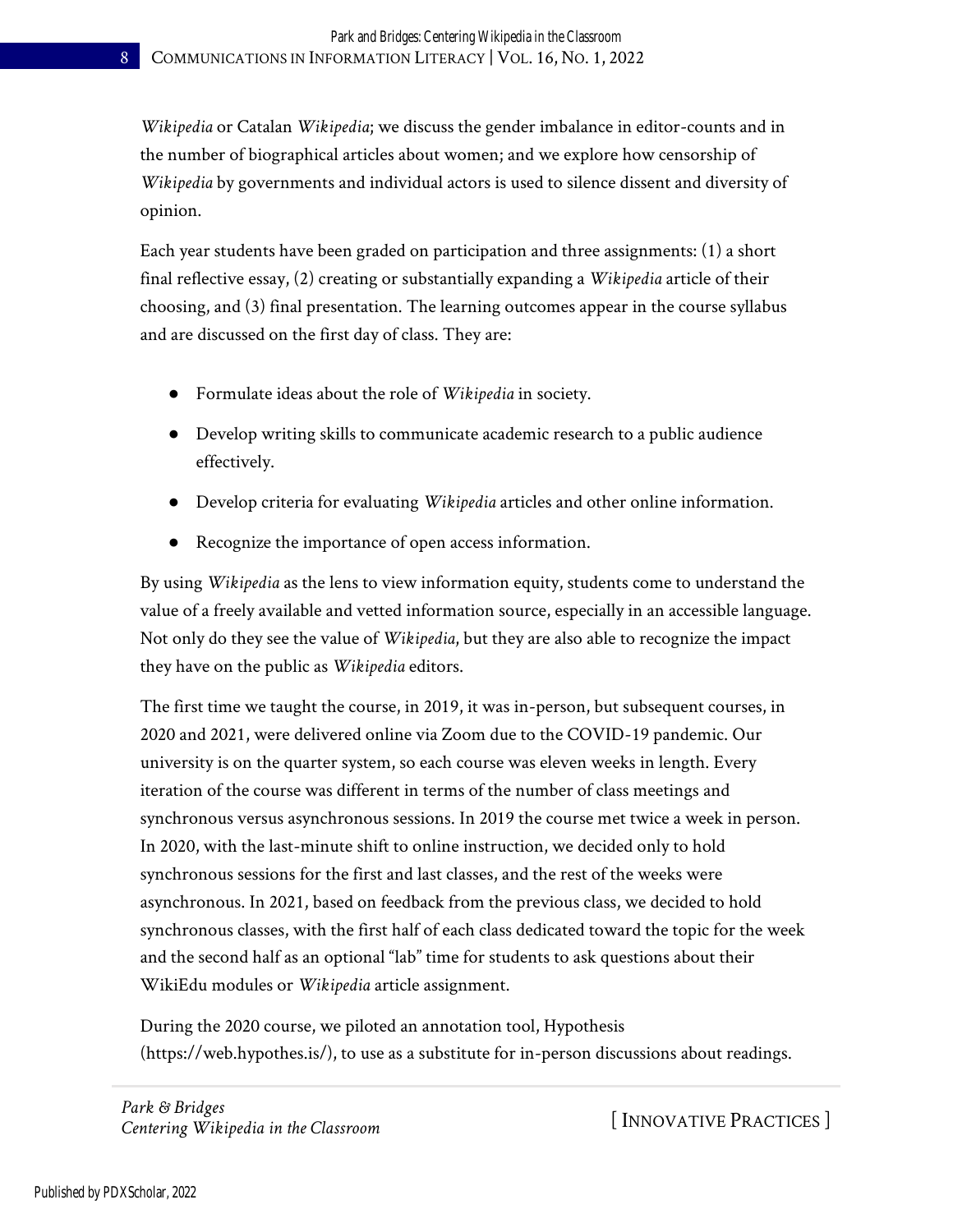Instead of prompts in a discussion forum, Hypothesis led to more organic reactions to the task of reading. Students could highlight, comment, and respond to their classmates within a PDF of the weekly reading. Hypothesis was integrated into our university's Learning Management System (LMS), and students could use the tool without signing up for a separate account. Students who were less prone to speak up in class could still contribute to the discussion via Hypothesis, and we could then share their contributions during our weekly class sessions. The pilot of Hypothesis was successful, and we consequently used it in 2021. The student quotations we have used in this article were pulled from Hypothesis. In some ways Hypothesis is similar to a *Wikipedia talk page* (also known as discussion pages) the conversation takes place online and is in response to key elements of an agreement or disagreement in relation to an article.

## **Getting to Know the Students**

In our experience, students from all academic disciplines are interested in learning more about *Wikipedia*; as evidence, we have had students enroll in our course who were majoring in engineering, education, humanities, computer science, business, health, and biology, just to name a few. Although students are interested in learning more about *Wikipedia*, most students have come to our course with little to no understanding of editing *Wikipedia*. So, we begin each course with a brief survey about students' prior experiences with *Wikipedia* and technology. We then share the results of the survey in the second class (but remove identifying names). In this way, students can see that most of their peers are not experienced with *Wikipedia* and are not tech experts. And we, as the instructors, can identify the individual students who may need some extra hand-holding in the process of learning wikicode. The survey we administer is relatively brief, and we have included responses to three of the questions in Table 1 (aggregate data from the three courses for a total of 32 responses).

## [ INNOVATIVE PRACTICES ]

*Park & Bridges Centering Wikipedia in the Classroom*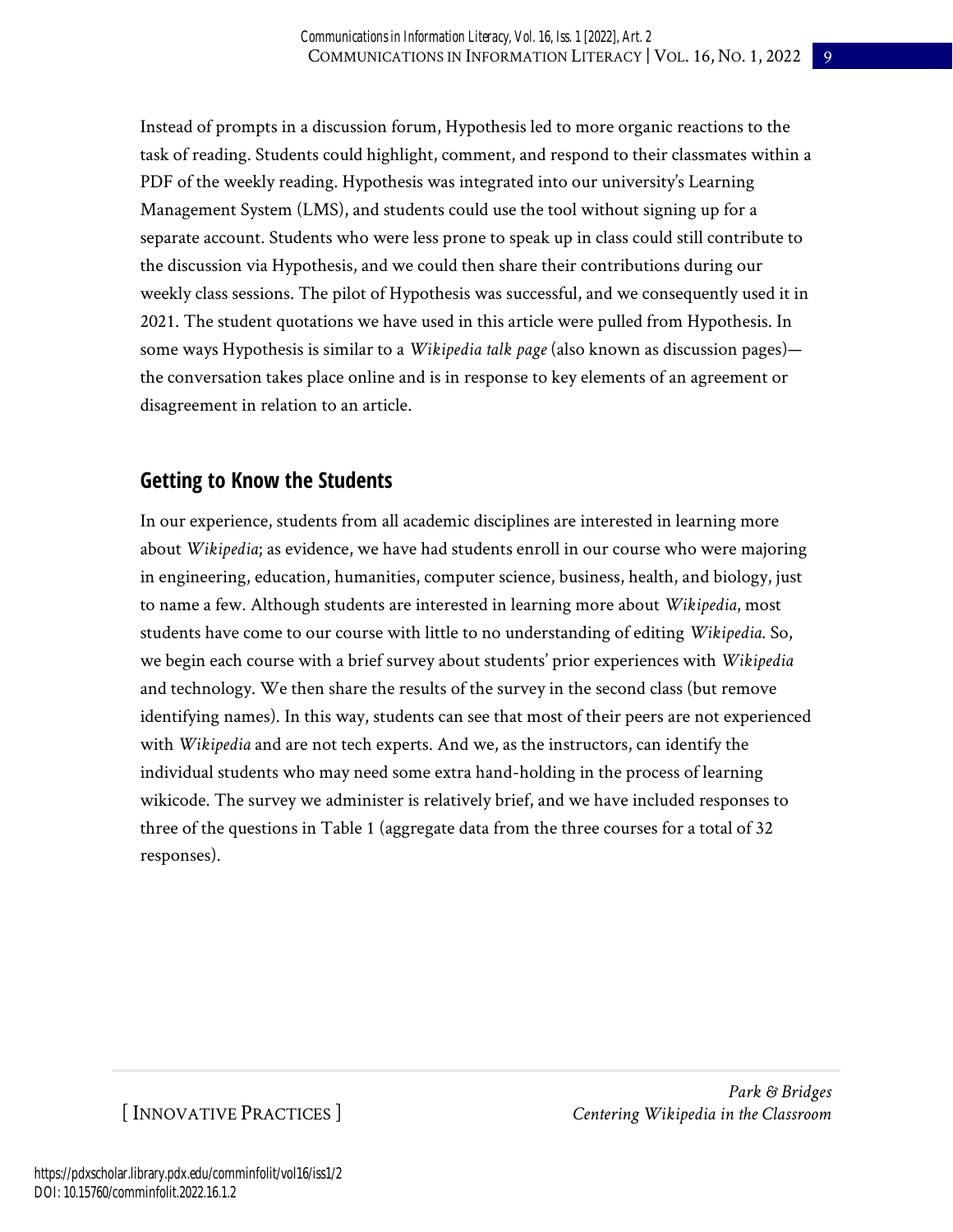| Before enrolling in this course had you ever edited a Wikipedia article? |                                             |
|--------------------------------------------------------------------------|---------------------------------------------|
| Yes                                                                      |                                             |
| No.                                                                      | 27                                          |
|                                                                          | What is your experience with HTML?          |
| What's HTML?                                                             | 6                                           |
| No experience                                                            | 12                                          |
| Beginner                                                                 | 12                                          |
| Advanced                                                                 | C                                           |
|                                                                          | Do you consider yourself a "techie" person? |
| Definitely not                                                           |                                             |
| Probably not                                                             | 11                                          |
| Might or might not                                                       | 8                                           |
| Probably yes                                                             | 5                                           |
| Definitely yes                                                           | 6                                           |

#### **Table 1: Wikipedia and Technology Experiences Survey Results (N=32)**

## **Weekly Course Topics**

The course is structured to highlight a different topic related to *Wikipedia* and the Internet each week. We begin with topics that introduce students to *Wikipedia* as a community of editors by focusing on Internet trolls and neutral point of view, then transition to readings and conversations about *Wikipedia* and information equity, and end the course by bringing in an outside speaker to discuss the broader topic of internet privacy. The weekly readings and podcasts (see Appendix) critically examine various aspects of how information is created and curated in *Wikipedia*, and we encourage students to build their own opinions on the relevance, quality of information, and usefulness of *Wikipedia* in their academic careers.

Week 1: Course Introduction and Internet Trolls

It may seem depressing to start a course with readings about Internet trolling. However, this prepares students for the negative side of the *Wikipedia* editing community, possible trolling. The readings for the week focus on specific cases of harassment in *Wikipedia* and steps the Wikimedia Foundation has taken to address the issue. In each iteration of the course (2019-2021) students have expressed dismay that trolls exist in the *Wikipedia* community and this revelation seems to pique their interest in learning more about the editorial process that usually remains invisible to the average *Wikipedia* user.

This week the students are introduced to the WikiEdu Dashboard and create their *Wikipedia* accounts. Creating their usernames relates to the topic of trolls, as trolls may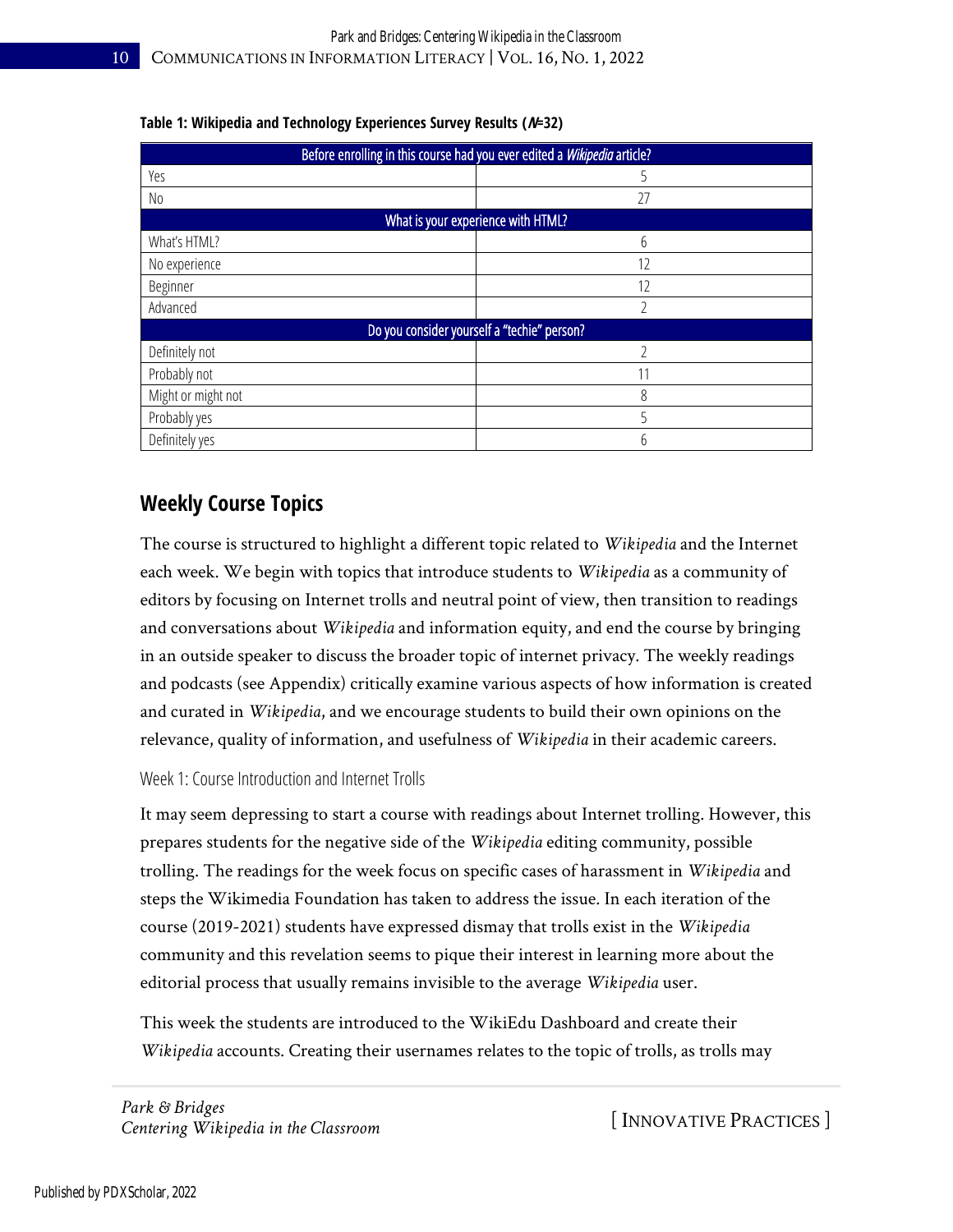target usernames that identify an editor as part of a marginalized demographic. We also have a discussion about how to best support each other in case of trolling during the course timeline. This discussion culminates in the shared creation of community guidelines for everyone in the course.

#### Week 2: Neutral Point of View

This week the students learn more about the background of *Wikipedia* and the "Five Pillars." One of the pillars of *Wikipedia* is that all content must reflect a neutral point of view. This is an essential tenet for students to understand because it might influence their article topic choice. Students are assigned to read the *Wikipedia* article on Neutral Point of View (NPOV), and the in-class discussion focuses on how this principle affects how content is written in *Wikipedia*. As an in-class group activity, students are assigned one of two *Wikipedia* articles that have been marked as not adhering to the NPOV guideline. Students read through the corresponding *Wikipedia* talk pages to see how editors have debated the NPOV guidelines.

Students go through training modules in the WikiEdu Dashboard to learn how to evaluate articles and sources. They learn about the characteristics of a good article, the importance of citing information, and what constitutes plagiarism in *Wikipedia*. In addition, there is a module that goes over the more technical aspects of how to edit a *Wikipedia* article. Talk pages are introduced, and students are shown how talk pages can be used as an indicator of the quality of an article and as a discussion page for Wikipedians to give feedback to one another. Talk pages also demonstrate the concept of scholarship as conversation in a venue outside of academia. Talk pages can serve as a form of peer review for *Wikipedia* articles and also demonstrate to students how *Wikipedia* pages are not edited in isolation but as part of a larger community.

#### Week 3: Disinformation and Reliable Sources

The topic of disinformation, misinformation, and fake news has been popular in many fields of librarianship. Classes and workshops on fake news have been growing in popularity over the past few years. *Wikipedia* is not exempt from people trying to spread disinformation, knowingly or unknowingly. Because anyone can edit *Wikipedia*, many teachers have deemed the website not credible over the years. The readings for this week focus on the work *Wikipedia* is doing to battle disinformation and a chapter from a textbook on college research that focuses on disinformation. This week the students learn more about the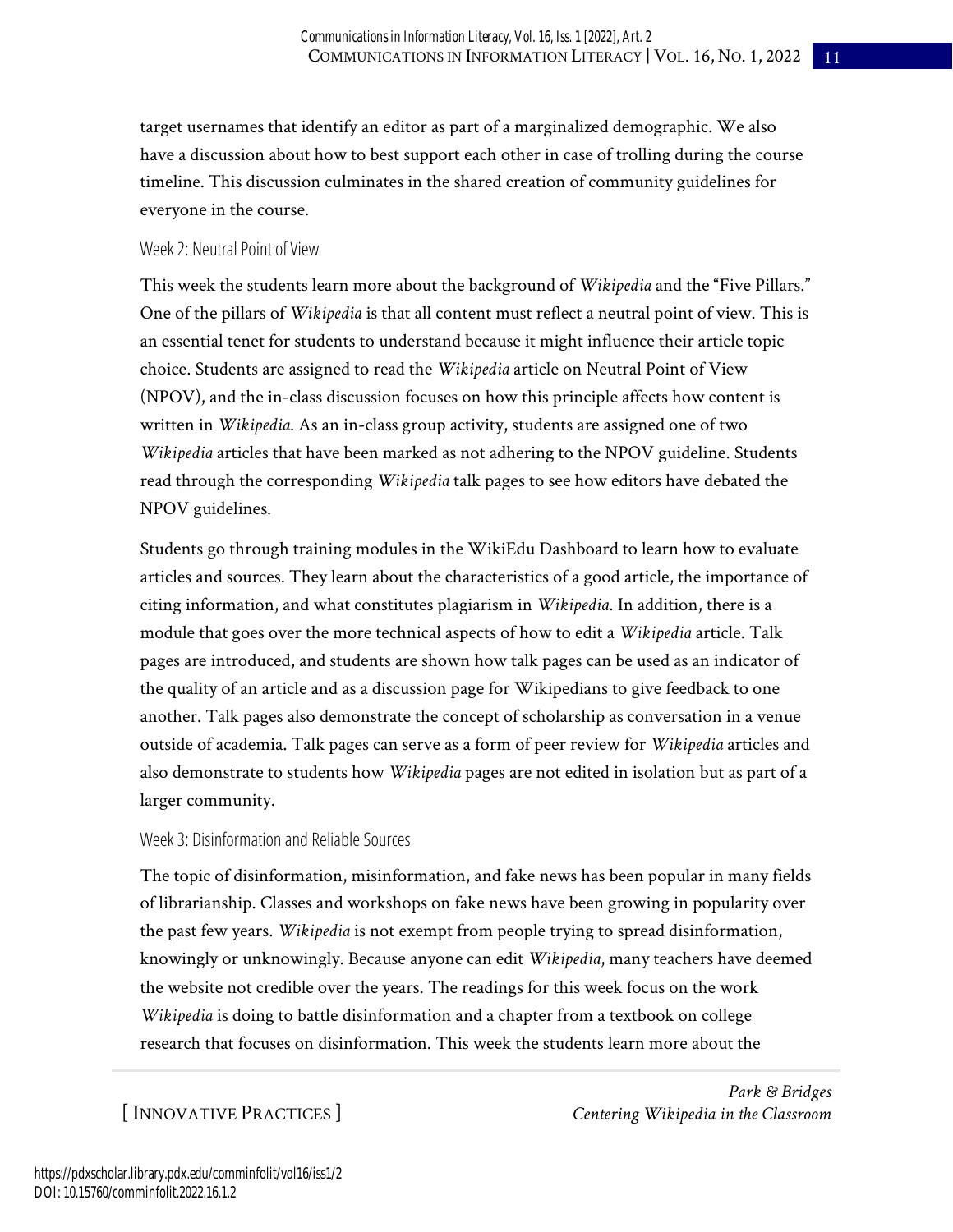credibility of the information present in *Wikipedia* and how disinformation can hinder their research as they start to think about writing their articles. During class time, students work in groups on a lateral reading activity to learn more about fact-checking and how it can be used to evaluate information found on the Internet.

The WikiEdu module for this week is relevant to the discussion of disinformation and reliable sources. Students learn about the technical aspects of including citations in a *Wikipedia* article and the types of reliable sources that should be included in an article. Students are also expected to come to class with a tentative article topic.

#### Week 4: The Internet and Inequality

This week we focus on information creation and dissemination. The readings for this week focus on how content in *Wikipedia*, and on the Internet, is skewed toward a white, Western perspective and how that affects communities outside this demographic. Many students are surprised when they learn how much content in *Wikipedia* is skewed and how policies such as "notability" and "no original research" make it difficult to change the status quo. Differences in policies between different language Wikipedias are introduced to prepare students for the guest lecture the following week on languages in *Wikipedia*.

As students start to research and write their own *Wikipedia* articles, the WikiEdu module goes more in-depth on plagiarism and how to avoid it. Students also learn more about how to use the sandbox feature to start their article drafts.

#### Week 5: Languages

While most of our course content is focused on English *Wikipedia*, we wanted to acknowledge the work being done in other languages. This week, we invite a guest speaker from the Wikimedia Foundation to bring their insider perspective of the various Wikimedia projects that aim to create and improve content in non-English languages. In addition, the speaker provides insight on how English *Wikipedia* can benefit from the content from other languages and vice versa. Students learn more about various tools to help with translation, which might be helpful if they decide to translate an article instead of writing a new article for their final assignment. The perspective provided by our guest speaker helps students expand their outlook and consider what is available to non-English speakers on *Wikipedia* and the Internet, and what content is geared to a non-Western audience. Students also examine their role as creators of information in the United States and how their topics fit in the information landscape.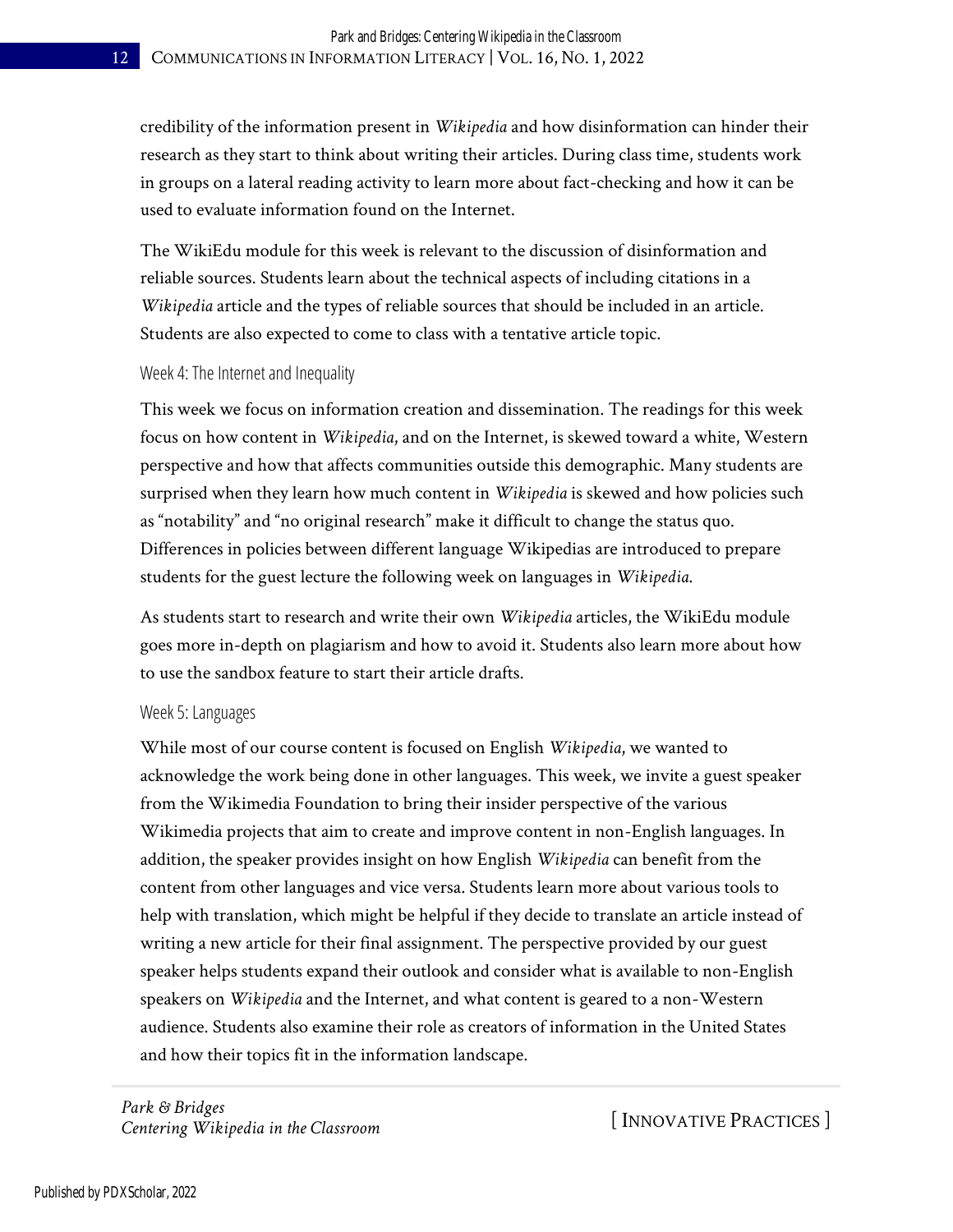There is no WikiEdu training module this week, but we expect the students to spend their time researching and writing. Students are encouraged to ask for help if they are stuck on either process. We remind them that the following week is peer review, and they will need to have something to share with their classmates.

#### Week 6: Gender Bias

When discussing gender bias in *Wikipedia*, two separate but related issues are the content gender gap and the editor gender gap. Both issues are well-documented and researched areas. The articles for this week include an examination of the technical infrastructure of *Wikipedia* to see how even the technical atmosphere of *Wikipedia* contributes to the lack of women participating in *Wikipedia*. Trolling and harassment are also brought back into the discussion as we consider how participation in *Wikipedia* may be hindered when there are so many barriers in place. Wikimedia projects like *Women in Red* and *Art + Feminism* are introduced. Students learn about the efforts of women and allies to increase representation in *Wikipedia* and make the environment a more welcoming place.

This week the students peer review at least one of their classmates' articles. Peer review is an important part of any writing assignment, *Wikipedia* articles included. The feedback received from classmates during the peer review process serves two purposes: first, students are able to make changes based on any feedback related to grammatical errors; and second, any feedback on content serves as a proxy for receiving feedback on a talk page. The WikiEdu Dashboard has a great tool to assign student peer reviewers for an article randomly. The module for the week goes over what helpful critique looks like.

#### Week 7: Algorithms

A module on algorithms may seem out of place when discussing *Wikipedia*, but this week the class continues examining the larger online environment that cannot be separated from *Wikipedia*. *Wikipedia* is one of the first results in many online searches. Google uses *Wikipedia* to fill its infobox in search results. We examine how algorithms work and discuss the neutrality argument. The readings for this week go into the history of algorithms and how bots have changed the editing landscape of *Wikipedia*. Students consider how algorithms have affected their online interactions. As a fun in-class activity, students perform various searches to see how algorithms are tailored to their personal search histories.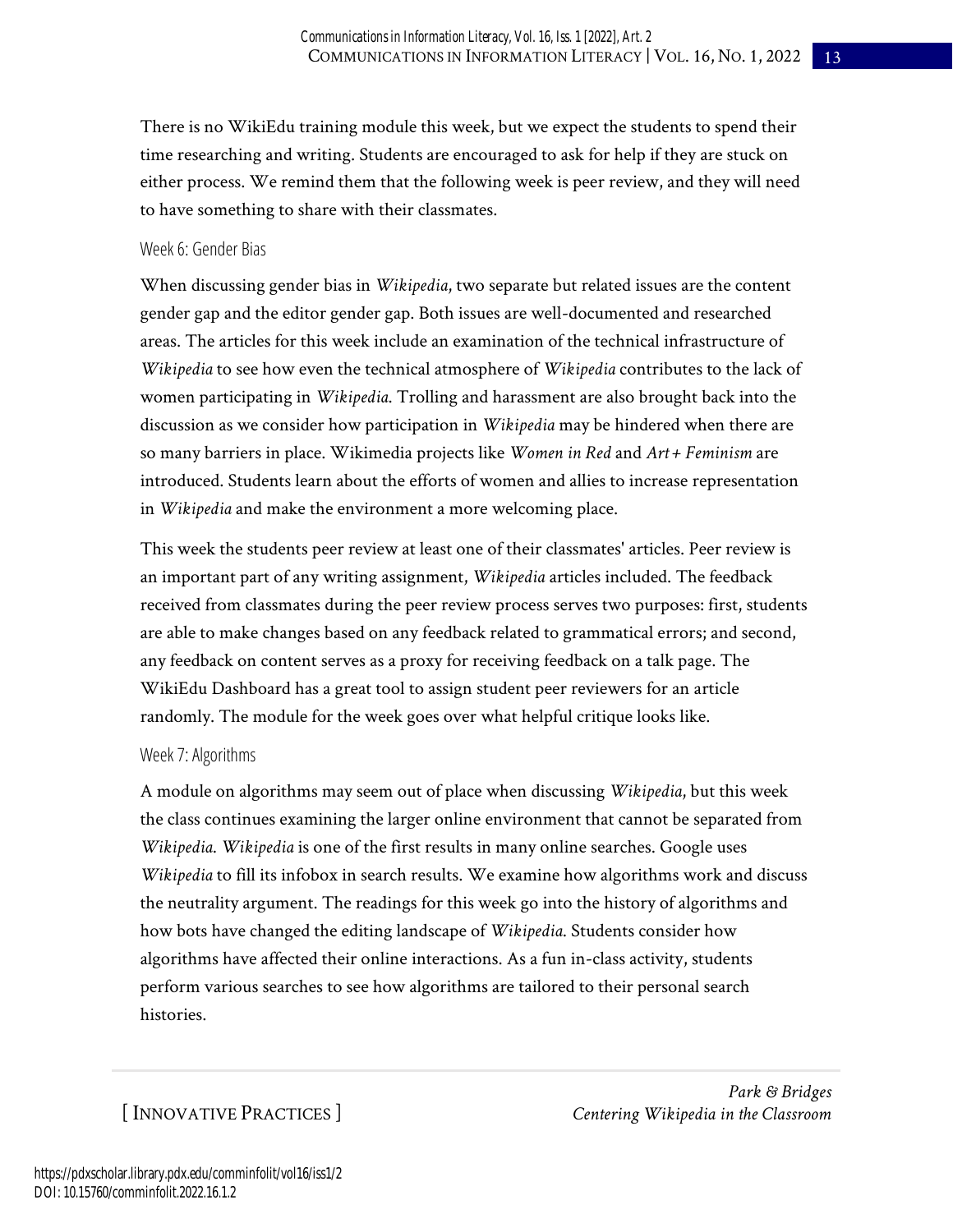This week the students focus on completing their peer review feedback and responding to any feedback they receive. Students also go through a module on moving their articles out of their sandbox and into the publicly accessible article mainspace.

#### Week 8: Censorship

Like many websites, *Wikipedia* has a long history of being censored by various governments. Until the HTTPS protocol was implemented, specific articles could be blocked by governments. However, once the switch happened, there was only the option to block the entire site. Our guest speaker, an international lawyer, focuses on human rights in the digital environment and leads the class with information on various censorship cases in *Wikipedia*. She discusses the different cultural contexts when considering censorship and how those contexts affect the information that is censored or not in *Wikipedia*.

As we near the end of the term, students continue to improve their articles. The final training module explains how to add images or media files to their articles. Adding images or other files is optional, but many students have enjoyed going through this extra step. This process also reintroduces copyright and how to find images that can be freely used. For some students, the lack of relevant images motivates them to upload their photos to Wikimedia Commons and use the respective images in their articles.

This week is also when the reflective essay is due. The assignment is purposefully kept short and informal. We ask the students to be honest and reflect on new information learned in the class, the article research and writing process, and any observations they would like to share. The essay also provides a foundation for the class presentation. Although this essay is not an assessment tool, we have discovered that students have been thoughtful and offered helpful feedback on the class, more so than a typical course evaluation form. The essays have been an avenue where students have relayed any connections to the learning goals. As one student from the 2020 class wrote, "I found so many stub articles that relate to my major, and now I feel empowered to work on them....The only thing I fear is that I will lose my access to OSU's library and the connected library systems after I graduate; this is why we need organizations like *Wikipedia* so that we can access information without a \$60 paywall for each article."

#### Week 9: Privacy

A guest speaker, a librarian who volunteers with the Library Freedom Project, leads a discussion on privacy in the digital age for the last week of course content. Students may not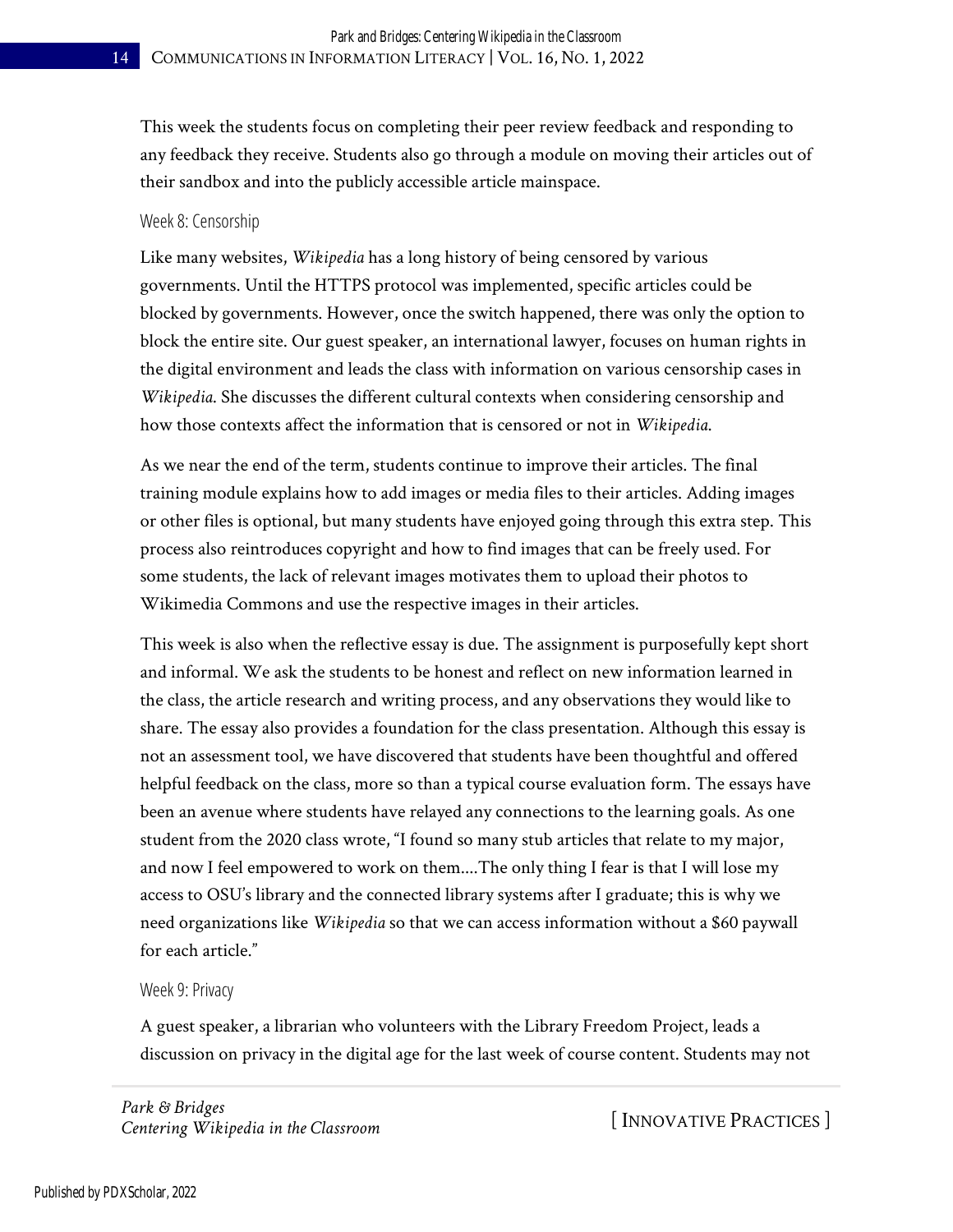be aware of how editors have privacy concerns in *Wikipedia*. After all, usernames help keep people anonymous, unlike editing without an account, which results in one's IP address being tracked. The readings for this week discuss mass surveillance by the National Security Agency (NSA) and how this act can lead to a chilling effect for *Wikipedia* users reading and editing certain articles.

There is no training module this week, but students are expected to publish their articles in the mainspace. This part can be tricky, as other *Wikipedia* editors challenge some work published by the students, and this process can be discouraging.

#### Week 10: Wrap-up and Final Presentations

The last day of class is a bit of show-and-tell with the students. Each student has three to five minutes to present their article. In the past, students have shared challenges they encountered, fun anecdotes, and future *Wikipedia* editing plans. Some students repeat what they mentioned in their reflective essay but usually add additional information. At this point in the term, students have had about a week to see how other *Wikipedia* editors have received their work, and students are often excited to share how their articles have been improved since publication. Some students also experience frustration and disappointment if other editors have challenged their work. Successful completion of the assignment is not contingent on the content being accepted by other editors. Instead, we discuss how the article might be changed to appease concerns from other editors. We do not administer a final exam for this course, so this is the last meeting with the students.

### **Thoughts for Future Improvement**

We have taught this course three times, and each time we have reworked the syllabus based on feedback from our students, our desire to continually improve, and an unanticipated move to online learning. In the future, one change we hope to implement is a more formal assessment. We currently do a pre-survey at the beginning of the course to assess student familiarity with technology and *Wikipedia*, but we would like to do a more in-depth assessment of their information literacy skills and habits. Their reflection essays provide some data on their learning process, growth, and new discoveries, but the parameters of this assignment do not necessarily guarantee that the same information is collected from all students. Moving forward we would also like to include a post-survey at the end of the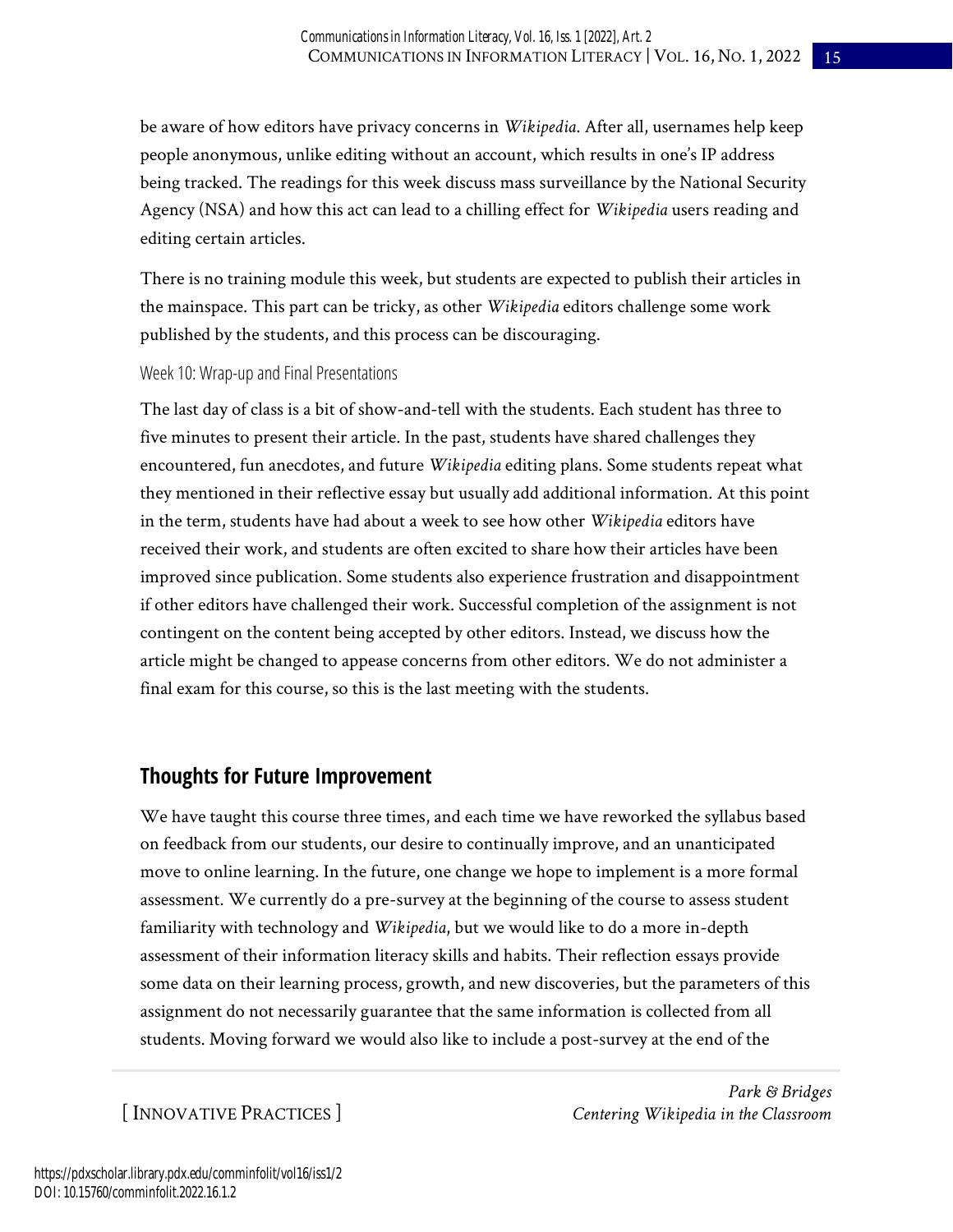course to better gauge student growth and change in perceptions of *Wikipedia*. A similar data collection method by Ramirez and Marquez (2021) found that students generally felt more satisfied with their work on *Wikipedia* assignments than on other writing assignments and by the end of the course felt empowered as scholars and writers. Our students have expressed similar sentiments in passing, and we would like to formally collect this data.

Feedback from course evaluations has been primarily positive. One area for improvement is facilitating effective online discussions. Many students told us they enjoyed hearing from their classmates on the various topics, but they wished there had been equal participation from their peers. We found leading discussions in a Zoom environment challenging, and many of our teaching colleagues have shared similar struggles. In the future we will work to incorporate more small groups and partnered discussions.

A part of the course that has been difficult in every iteration has been the peer review process. During week 6 of the course, students are assigned a peer review module in their WikiEdu Dashboard. Instructors have the option to use the built-in peer review assignment that has guidelines on the type of feedback that is useful to their fellow editors. The module goes through the process of peer review in *Wikipedia* and offers guidelines on what kind of feedback to give their classmates. Students are reminded that peer review is approaching and that participating successfully means having a draft available for their fellow editors to review. However, this process has many downsides. Even with reminders, not all students have content in their sandbox ready for review. Possible approaches for future classes include requiring the peer review work to be done during class time, building in more writing and research time, and having the peer review process include a review of ideas and sources that are not yet in the student's sandbox.

One of the most crucial improvements we will make in the future is in regard to the content of the course. Much of the research on systemic bias in English *Wikipedia* has been done on the gender gap. Work on racial gaps and the treatment of BIPOC editors has been lacking (Adams et al., 2019; Bjork-James, 2021; Pharao Hansen, 2016; "Racial Bias on *Wikipedia*," 2021; Smith, 2021). As creators of this course, we also focused more on gender bias and not enough on race and racism in *Wikipedia*. As we critically examine our course to prepare for a future term, we will include race and racism as a central topic. While the research was lacking for many years, new information is constantly being published. In addition, in 2020, for the first time, the Wikimedia Foundation asked about race and ethnicity when surveying active participants (Wikimedia Foundation, 2021).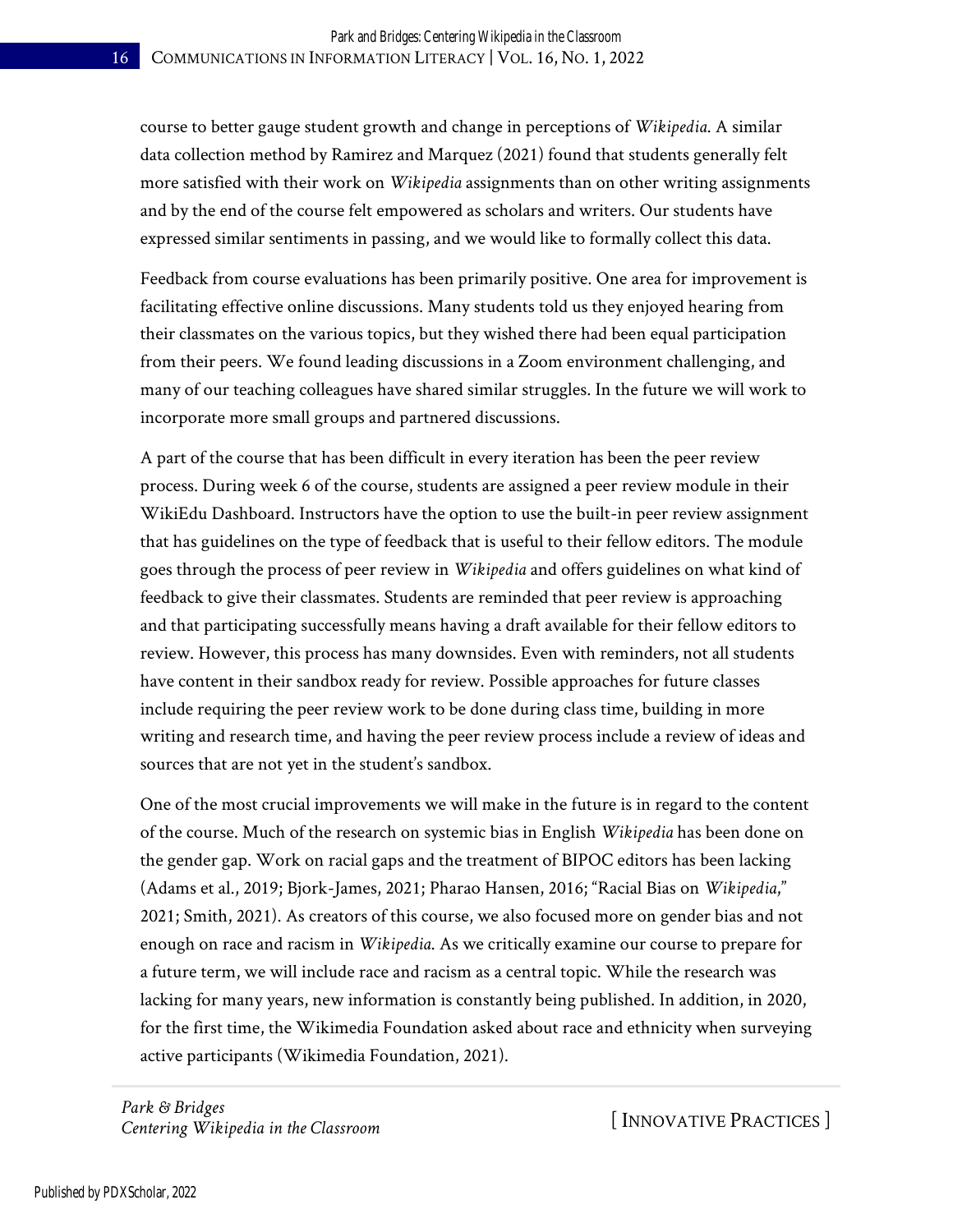Similarly, after an assessment of the readings in 2021, we realized the course syllabus included very few perspectives from BIPOC voices. The majority of course content (readings, videos, and podcasts) was created by white authors/creators, and we have made it our goal to include more work by authors/creators of color for when we next teach this course.

## **Course Adaptations**

For librarians or other instructors that are interested in adapting this course, we are glad to see you join us! *Wikipedia* as an educational tool is underutilized. We understand that not every institution will allow librarians to teach a term-long course, so here we suggest a few alternatives:

- Partnering with a disciplinary faculty member on a *Wikipedia* assignment (see the relevant examples in the background section of this article).
- A one-shot edit-sprint focused on adding citations to a *Wikipedia* article (Oliver, 2015).
- An exercise to evaluate a *Wikipedia* article to check for biases, relevant content, and citations (Oliver, 2015).
- Using *Wikipedia* at the start of a one-shot session to do background reading on a potential topic.

While our *Wikipedia* course was initially taught in-person, we have successfully adapted it for an online environment. The pivot to online teaching in March 2020 was sudden, but we found that the WikiEdu Dashboard and Hypothesis tools worked well for the online environment. There are challenges in conducting large online classroom discussions. Still, we encourage instructors to experiment with small groups or partners to lessen the pressure on students to speak up in a larger group setting.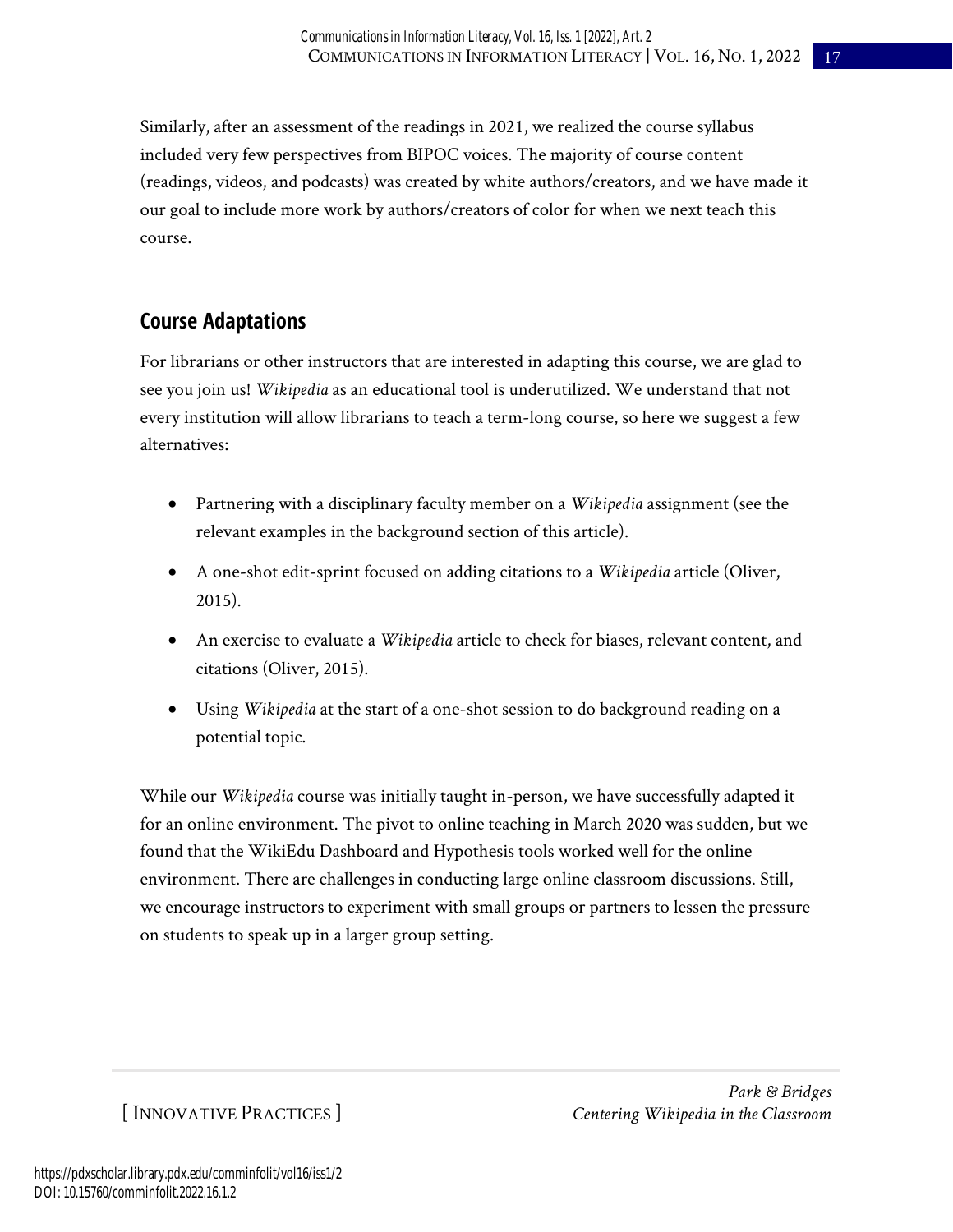## **Conclusion**

While the number of students who have participated in our course is small, this course and our outside work with *Wikipedia* have impacted our campus. Outreach in conversations, presentations, and *Wikipedia* edit-a-thons have led to other academic faculty consulting with us on incorporating a *Wikipedia* assignment in their courses. Faculty that had already used the WikiEdu Dashboard to include a *Wikipedia* assignment in their courses are happy to have more faculty join this community of *Wikipedia* educators.

Academic faculty are often surprised at the amount of preparation a single *Wikipedia* assignment requires. This surprise may stem from their own bias in how information is created and valued in *Wikipedia*. Librarians can be influential in changing this perspective. Many of the lessons in teaching *Wikipedia* match up handily with the Association of College and Research Libraries (2015) *Framework for Information Literacy for Higher Education*, and using the frames as a foundation can be the start of a collaboration in building a *Wikipedia* assignment (Dowell & Bridges, 2019; Jacobson, 2020). We know students are using *Wikipedia* for their classwork, and librarians and instructors can help by meeting them where they are and providing information literacy instruction in a familiar environment.

*Wikipedia* is considered the "last best place on the Internet" (Cooke, 2020). We acknowledge *Wikipedia* is not a perfect space, and we are critical of the content gaps, lack of diversity among editors, and *Wikipedia*'s policy on notability. In our classroom, we discuss why *Wikipedia* is not a perfect place and the many areas needed for improvement. Still, we, and our students, believe the work being done to edit and contribute to *Wikipedia* is an effort to improve the information landscape of the Internet. Students can demonstrate their understanding and growth of information literacy skills as they research and write an article. Using *Wikipedia* as a teaching tool allows students to build information literacy skills for life, not just one class paper.

## **Acknowledgments**

We'd like to thank all the fantastic students who enrolled and participated in our courses over the last three years. We'd like to thank Kelly McElroy, Olga Kyryliuk, and Melissa Guadalupe Huertas for providing their time and expertise. We'd also like to thank Laurie's son, Anders, and his third-grade teacher, Elvira Huidor Dever, both of whom inspired Laurie to begin investigating the educational benefits of *Wikipedia* in the classroom.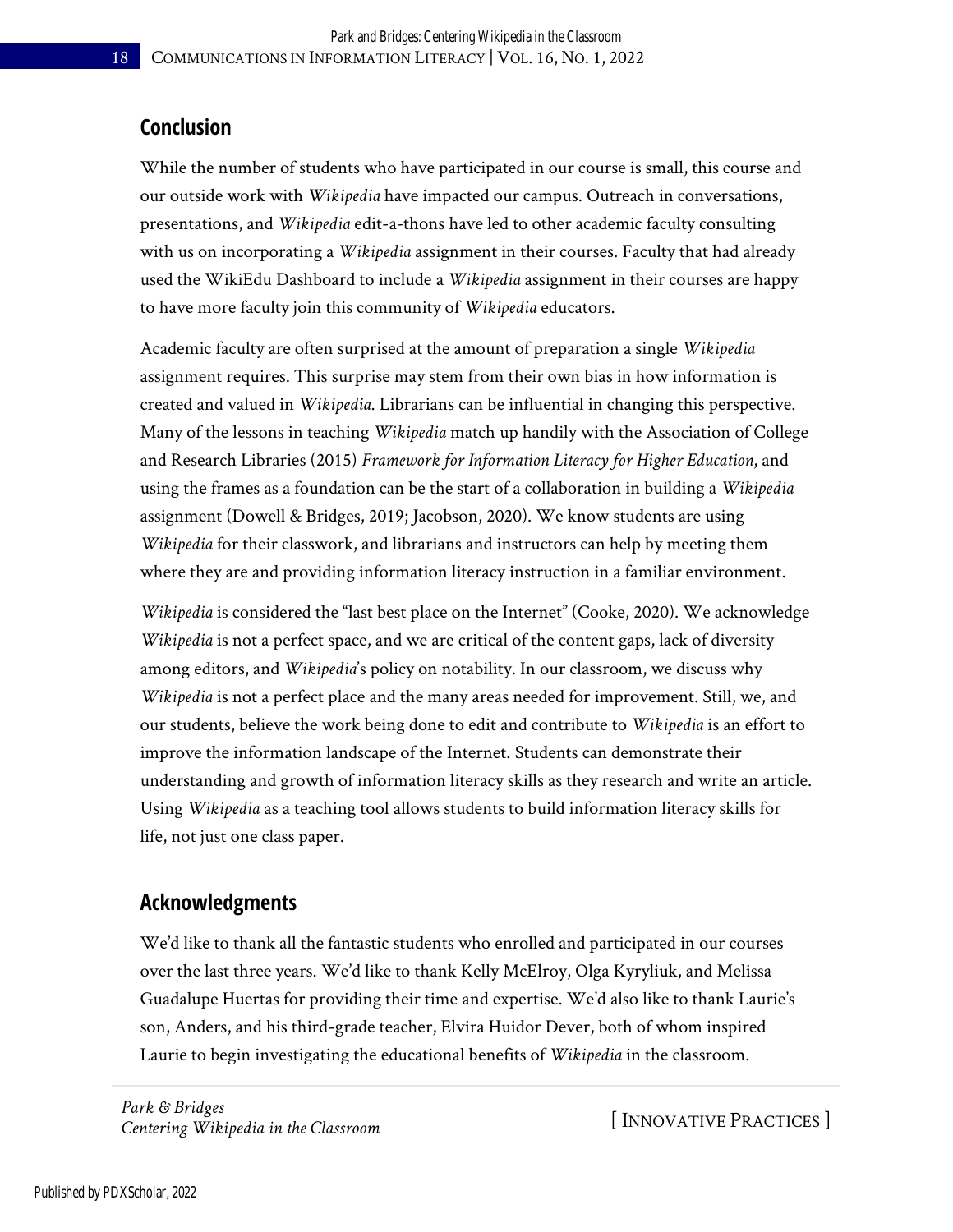## **References**

- Adams, J., Brückner, H., & Naslund C. (2019). Who counts as a notable sociologist on *Wikipedia*? Gender, race, and the "professor test." *Socius: Sociological Research for a Dynamic World, 5*. <https://doi.org/10.1177/2378023118823946>
- Association of College and Research Libraries. (2015). *Framework for information literacy for higher education*.<https://www.ala.org/acrl/standards/ilframework>
- Bekbalaeva, J., Namasbek kyzy, A., Tumenbaeva, S., & Askhatbekova, Z. (2021). Libraryfaculty collaboration using *Wikipedia* for learning and civic engagement. In L. M. Bridges, R. Pun, & R. A. Arteaga (Eds.), *Wikipedia and academic libraries: A global project* (pp. 6-18). Maize Books.<https://doi.org/10.3998/mpub.11778416.ch1.en>
- Bjork-James, C. (2021). New maps for inclusive *Wikipedia*: Decolonial scholarship and strategies to counter systemic bias. *New Review of Hypermedia and Multimedia*, *27*(3), 207– 228.<https://doi.org/10.1080/13614568.2020.1865463>
- Bridges, L. M., & McElroy, K. (2015). Access to information is (not) a universal right in higher education: Librarian ethics and advocacy. *International Review of Information Ethics*, *23*, 35–46.<https://doi.org/10.29173/irie229>
- Cooke, R. (2020, February 17). *Wikipedia* is the last best place on the Internet. *Wired*. https://www.wired.com/story/*Wikipedia*[-online-encyclopedia-best-place-internet/](https://www.wired.com/story/wikipedia-online-encyclopedia-best-place-internet/)
- De Voe, K. M., & Shaw, A. (2021). "Yeah, I wrote that!": Incorporating critical information literacy to build community inside and outside of *Wikipedia*. In L. M. Bridges, R. Pun, & R. A. Arteaga (Eds.), *Wikipedia and academic libraries: A Global Project* (pp. 19–35). Maize Books[. https://doi.org/10.3998/mpub.11778416.ch2.en](https://doi.org/10.3998/mpub.11778416.ch2.en)
- Dowell, M. L., & Bridges, L. M. (2019). A perspective on *Wikipedia*: Your students are here, why aren't you? *The Journal of Academic Librarianship*, *45*(2), 81–83. <https://doi.org/10.1016/j.acalib.2019.01.003>
- Fulton, C., O'Neill, R., & Bustillo, M. (2021). Learning design to embed digital citizenship skills in the undergraduate classroom: A collaboration among instructor, academic librarian, and Wikipedian. In L. M. Bridges, R. Pun, & R. A. Arteaga (Eds.), *Wikipedia and academic libraries: A global project* (pp. 48–64). Maize Books. <https://doi.org/10.3998/mpub.11778416.ch4.en>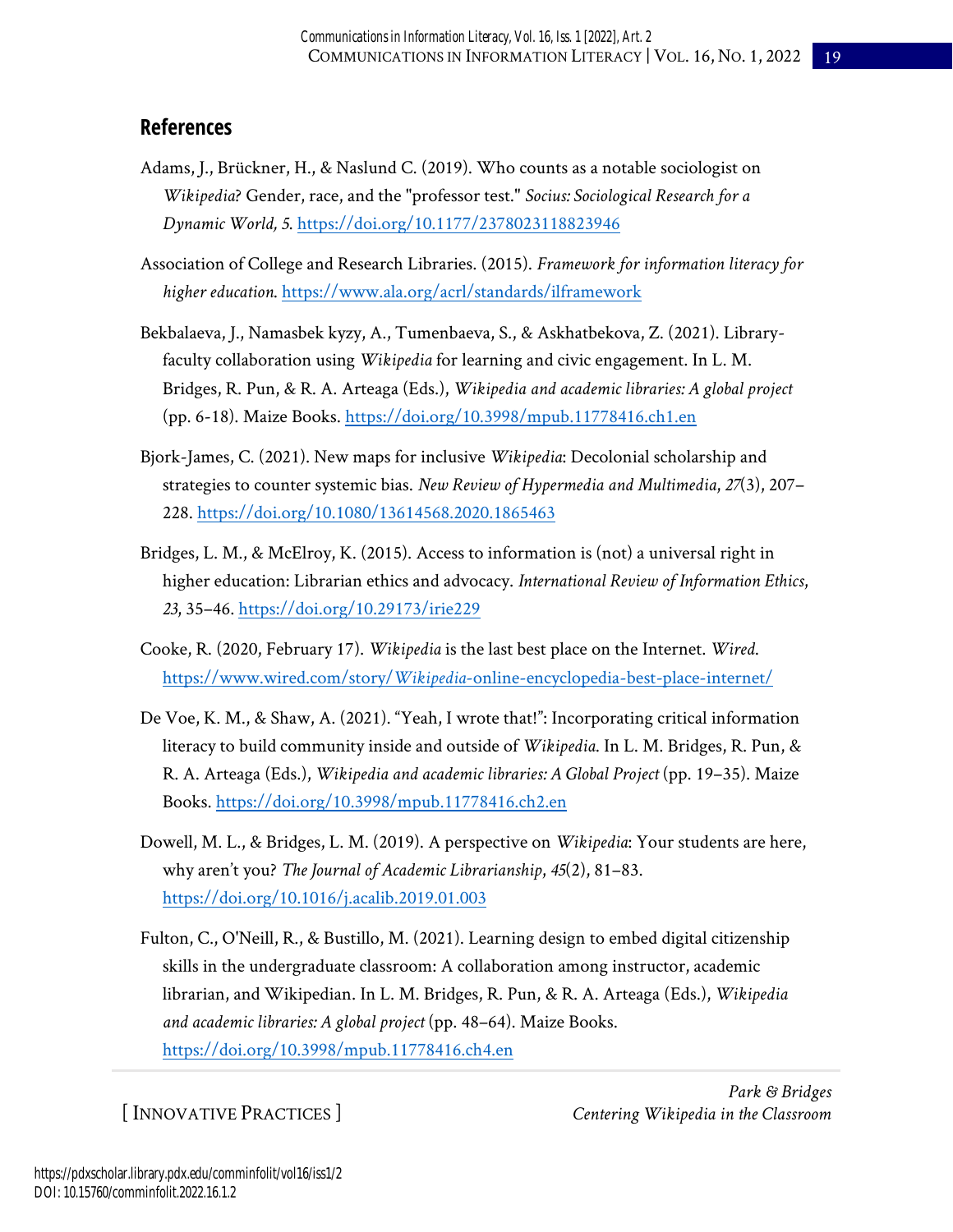- Great Schools Partnership. (2016, April 21). Equity. In *The glossary of education reform*. <https://www.edglossary.org/equity/>
- Jacobson, T. (2020). Analyzing information sources through the lens of the ACRL *Framework*: A case study of *Wikipedia*. *Communications in Information Literacy*, *14*(2), 362– 377.<https://doi.org/10.15760/comminfolit.2020.14.2.10>
- Kingsland, E. S., & Isuster, M. Y. (2020). A different ball game: Physical education students' experiences in librarian-led *Wikipedia* assignments. *The Journal of Academic Librarianship*, *46*(1), Article 102089.<https://doi.org/10.1016/j.acalib.2019.102089>
- Lockett, A. (2020). Why do I have authority to edit the page? The politics of user agency and participation on *Wikipedia*. In J. Reagle & J. Koerner (Eds.), *Wikipedia @ 20: Stories of an incomplete revolution.* MIT Press. <https://wikipedia20.pubpub.org/pub/37r377zs/release/2>
- Lott, J. L., & Sullivan, J. L. (2021). Authentic learning in cultural anthropology: Editing *Wikipedia* for real-world impact. In L. M. Bridges, R. Pun, & R. A. Arteaga (Eds.), *Wikipedia and academic libraries: A global project* (pp. 65-89). Maize Books. <https://doi.org/10.3998/mpub.11778416.ch5.en>
- Oliver, J. T. (2015). One-shot *Wikipedia*: An edit-sprint toward information literacy. *Reference Services Review*, *43*(1), 81–97.<https://doi.org/10.1108/RSR-10-2014-0043>
- Oregon State University Honors College. (n.d.). *Honors college courses*. <https://honors.oregonstate.edu/honors-college-courses>
- Pharao Hansen, M. (2016). Writing Irataba: On representing Native Americans on *Wikipedia*. *American Anthropologist, 118*(3)*,* 541–553.<https://doi.org/10.1111/aman.12598>
- Racial bias on *Wikipedia*. (2021, November 30). In *Wikipedia.*  https://en.*Wikipedia*[.org/w/index.php?title=Racial\\_bias\\_on\\_](https://en.wikipedia.org/w/index.php?title=Racial_bias_on_Wikipedia&oldid=1055024136)*Wikipedia*&oldid=10550241 [36](https://en.wikipedia.org/w/index.php?title=Racial_bias_on_Wikipedia&oldid=1055024136)
- Ramirez, M., & Marquez, A. (2021). Latinx authorship and representation in digital spaces: *Wikipedia* as a tool to decolonize the HSI classroom. *Association of Mexican American Educators Journal*, *15*(1), 57–89.<https://doi.org/10.24974/amae.15.1.418>
- Smith, K.A. (2021). Do Black Wikipedians matter? Confronting the whiteness in *Wikipedia* with archives and libraries. In L. M. Bridges, R. Pun, & R. A. Arteaga (Eds.), *Wikipedia*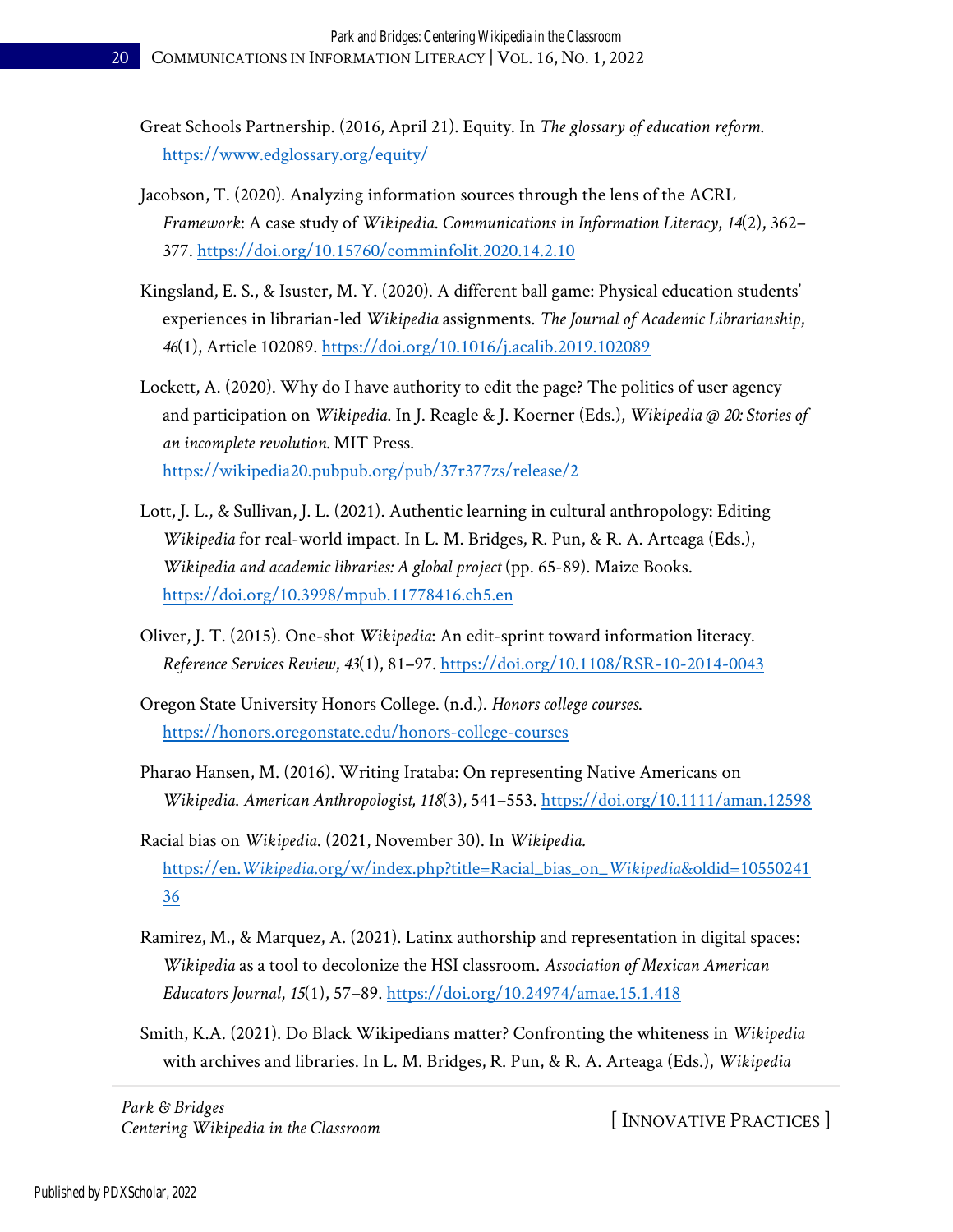*and academic libraries: A global project* (pp. 92-106). Maize Books. <https://doi.org/10.3998/mpub.11778416.ch6.en>

- Sweeney, M. (2012). The *Wikipedia* project: Changing students from consumers to producers. *Teaching English in the Two-Year College*, *39*(3), 256–267.
- United Nations. (1948). *Universal declaration of human rights*. [https://www.un.org/en/about](https://www.un.org/en/about-us/universal-declaration-of-human-rights)[us/universal-declaration-of-human-rights](https://www.un.org/en/about-us/universal-declaration-of-human-rights)
- Valenza, J. (2019, June 17). Isn't it time to stop *Wikipedia* shaming? *Neverending Search*. [http://blogs.slj.com/neverendingsearch/2019/06/17/isnt-it-time-to-stop-the-](http://blogs.slj.com/neverendingsearch/2019/06/17/isnt-it-time-to-stop-the-wikipedia-shaming/)[Wikipedia-shaming/](http://blogs.slj.com/neverendingsearch/2019/06/17/isnt-it-time-to-stop-the-wikipedia-shaming/)
- Vetter, M. A. (2013). Composing with *Wikipedia*: A classroom study of online writing. *Computers and Composition Online* [http://candcblog.org/mvetter/public\\_html/composingwithwikipedia/](http://candcblog.org/mvetter/public_html/composingwithwikipedia/)
- Vetter, M. A. (2018). Teaching *Wikipedia*: Appalachian rhetoric and the encyclopedic politics of representation. *College English*, *80*(5), 397–422.
- Vetter, M. A., McDowell, Z. J., & Stewart, M. (2019). From opportunities to outcomes: The *Wikipedia*-based writing assignment. *Computers and Composition*, *52*, 53–64. <https://doi.org/10.1016/j.compcom.2019.01.008>
- *Wiki Education Dashboard*. (2021, May 10). [https://web.archive.org/web/20210510141133/https://dashboard.wikiedu.org/](https://web.archive.org/web/20210510141133/https:/dashboard.wikiedu.org/)
- Wikimedia Foundation. (2022, January 19). *Community insights 2021 report.* [https://meta.wikimedia.org/w/index.php?title=Community\\_Insights/Community\\_Insig](https://meta.wikimedia.org/w/index.php?title=Community_Insights/Community_Insights_2021_Report&oldid=22638772) [hts\\_2021\\_Report&oldid=22638772](https://meta.wikimedia.org/w/index.php?title=Community_Insights/Community_Insights_2021_Report&oldid=22638772)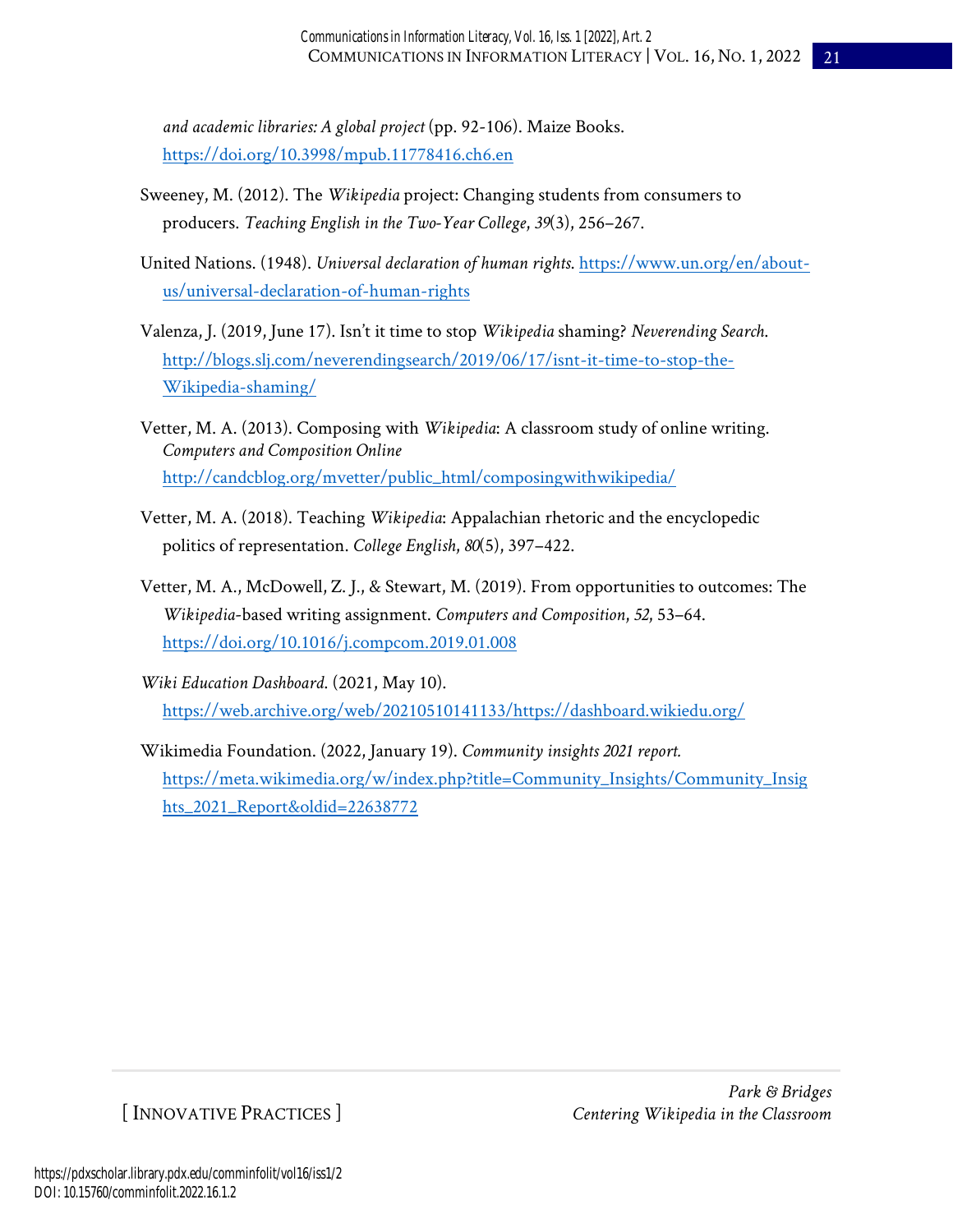## **Appendix: Assigned Readings and Podcasts**

Week 1: Trolls

- Don't read the comments: Caroline Sinders on online harassment. (2018, April 1). *Logic Magazine.* <https://logicmag.io/scale/caroline-sinders-on-online-harassment/>
- McMillan, A. (2017, February 6). One woman's brilliant "fuck you" to *Wikipedia* trolls. *WIRED*. [https://www.wired.com/2017/02/one-womans-brilliant-fuck-you-to-](https://www.wired.com/2017/02/one-womans-brilliant-fuck-you-to-wikipedia-trolls/)*Wikipedia*[trolls/](https://www.wired.com/2017/02/one-womans-brilliant-fuck-you-to-wikipedia-trolls/)

Week 2: Neutral Point of View

Cooke, R. (2020, February 17). *Wikipedia* is the last best place on the Internet. *WIRED*.

*Wikipedia*:Neutral point of view/FAQ. (2021). In *Wikipedia*. https://en.*Wikipedia*.org/w/index.php?title=*Wikipedia*[:Neutral\\_point\\_of\\_view/FAQ&oldi](https://en.wikipedia.org/w/index.php?title=Wikipedia:Neutral_point_of_view/FAQ&oldid=1011543609%20%20) [d=1011543609](https://en.wikipedia.org/w/index.php?title=Wikipedia:Neutral_point_of_view/FAQ&oldid=1011543609%20%20) 

Week 3: Disinformation

- Benjakob, O. (2019, June 8). There's a lot *Wikipedia* can teach us about fighting disinformation. *Wired UK*. [https://www.wired.co.uk/article/](https://www.wired.co.uk/article/wikipedia-fake-news-disinformation)*Wikipedia*-fake-news[disinformation](https://www.wired.co.uk/article/wikipedia-fake-news-disinformation)
- Butler, W. D., Sargent, A., & Smith, K. (2021). Disinformation. In *Introduction to College Research*.<https://introtocollegeresearch.pressbooks.com/>
- Week 4: The Internet and information inequality
- Harrisberg, K., & Eaton, K. (2021, April 1). Young Africans go online to preserve local languages, fight COVID-19. Reuters. [https://www.reuters.com/article/us-africa-internet](https://www.reuters.com/article/us-africa-internet-youth-trfn-idUSKBN2BO49E)[youth-trfn-idUSKBN2BO49E](https://www.reuters.com/article/us-africa-internet-youth-trfn-idUSKBN2BO49E)
- Graham, M., & Sengupta, A. (2017, October 5). We're all connected now, so why is the Internet so white and Western? *The Guardian*. [http://www.theguardian.com/commentisfree/2017/oct/05/internet-white-western](http://www.theguardian.com/commentisfree/2017/oct/05/internet-white-western-google-wikipedia-skewed)google-*[Wikipedia](http://www.theguardian.com/commentisfree/2017/oct/05/internet-white-western-google-wikipedia-skewed)*-skewed
- Gendreau, S. (Host). (2017, August 12). Anasuya Sengupta for all [Audio podcast episode]. In *Pocket lab.* [https://anchor.fm/sylvie-gendreau1/episodes/004---Anasuya-Sengupta-for-all](https://anchor.fm/sylvie-gendreau1/episodes/004---Anasuya-Sengupta-for-all-e1011c)[e1011c](https://anchor.fm/sylvie-gendreau1/episodes/004---Anasuya-Sengupta-for-all-e1011c)